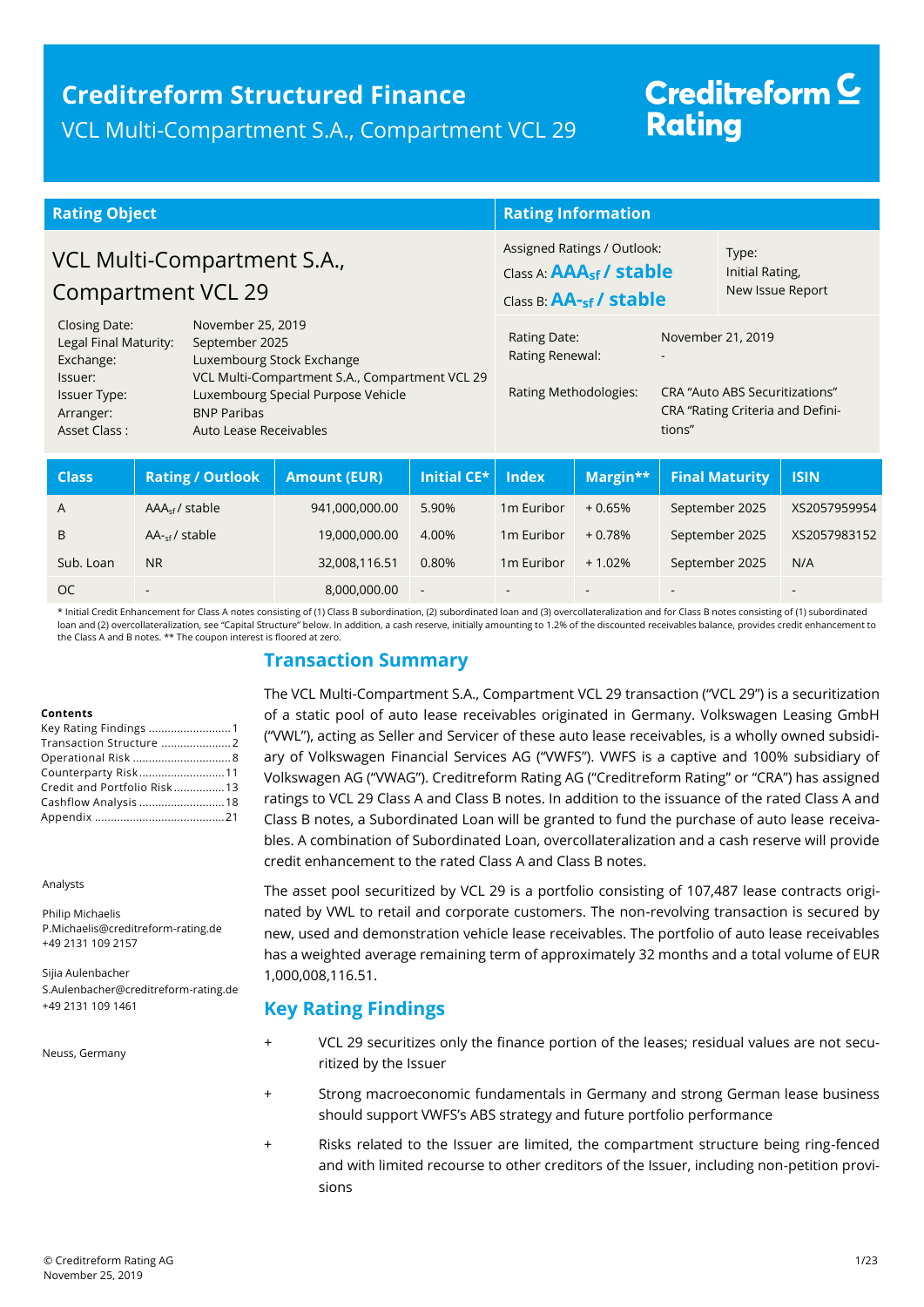- + Downgrade collateral and replacement provisions mitigate counterparty risk exposure w.r.t. the Swap Counterparty and Account Bank
- Legal documentation does not foresee a back-up servicer
- Potentially indirect negative impact of VWAG diesel emission manipulations on future (portfolio) recovery performance

### <span id="page-1-0"></span>**Transaction Structure**

#### **Transaction Parties**

Table 1: Transaction Parties

| <b>Role</b>                                                       | <b>Name</b>                                                                                                                                             |  |  |
|-------------------------------------------------------------------|---------------------------------------------------------------------------------------------------------------------------------------------------------|--|--|
| <b>Issuer and Purchaser</b>                                       | VCL Multi-Compartment S.A., acting for and on behalf of its Com-<br>partment VCL 29, Luxembourg                                                         |  |  |
| Seller and Servicer                                               | Volkswagen Leasing GmbH, Braunschweig                                                                                                                   |  |  |
| <b>Security Trustee</b>                                           | Intertrust Trustees GmbH, Frankfurt am Main                                                                                                             |  |  |
| Calculation Agent, Paying Agent &<br>Interest Determination Agent | The Bank of New York Mellon, London Branch                                                                                                              |  |  |
| Registrar                                                         | The Bank of New York Mellon SA/NV, Luxembourg Branch                                                                                                    |  |  |
| Account Bank & Cash Administrator                                 | The Bank of New York Mellon, Frankfurt Branch                                                                                                           |  |  |
| <b>Swap Counterparty</b>                                          | DZ BANK AG Deutsche Zentral-Genossenschaftsbank, Frankfurt<br>am Main                                                                                   |  |  |
| Subordinated Lender                                               | Volkswagen Financial Services AG, Braunschweig                                                                                                          |  |  |
| Arranger                                                          | <b>BNP Paribas</b>                                                                                                                                      |  |  |
| Joint Lead Managers                                               | BNP Paribas; Landesbank Baden-Württemberg, Stuttgart                                                                                                    |  |  |
| Managers                                                          | DZ BANK AG Deutsche Zentral-Genossenschaftsbank, Frankfurt<br>am Main; Skandinaviska Enskilda Banken AB (publ), Stockholm;<br>UniCredit Bank AG, Munich |  |  |
| Corporate Service Provider                                        | Circumference FS (Luxembourg) S.A., Luxembourg                                                                                                          |  |  |
| Data Protection Trustee                                           | Data Custody Agent Services B.V., Amsterdam                                                                                                             |  |  |

#### **Issuer**

The Issuer, VCL Multi-Compartment, acting for and on behalf of its Compartment VCL 29, is a special purpose vehicle ("SPV") incorporated under the laws of Luxembourg. The company is registered with the Luxembourg Trade and Companies Register and has explicitly stated in its articles of incorporation to be governed by the Luxembourg securitization law. The Issuer is a securitization company with the sole purpose of entering into securitization transactions through separate compartments. Risks related to the Issuer are limited, the compartment structure being ring-fenced and with limited recourse to other creditors of the Issuer and including non-petition provisions. We regard the structure of the Issuer as being bankruptcy-remote. CRA conducted its rating assuming no adverse future change in Luxembourg securitization law.

The Issuer has entered into a receivables purchase agreement with the Seller to purchase lease receivables and create a portfolio of auto lease receivables. As of the closing date, VCL 29 will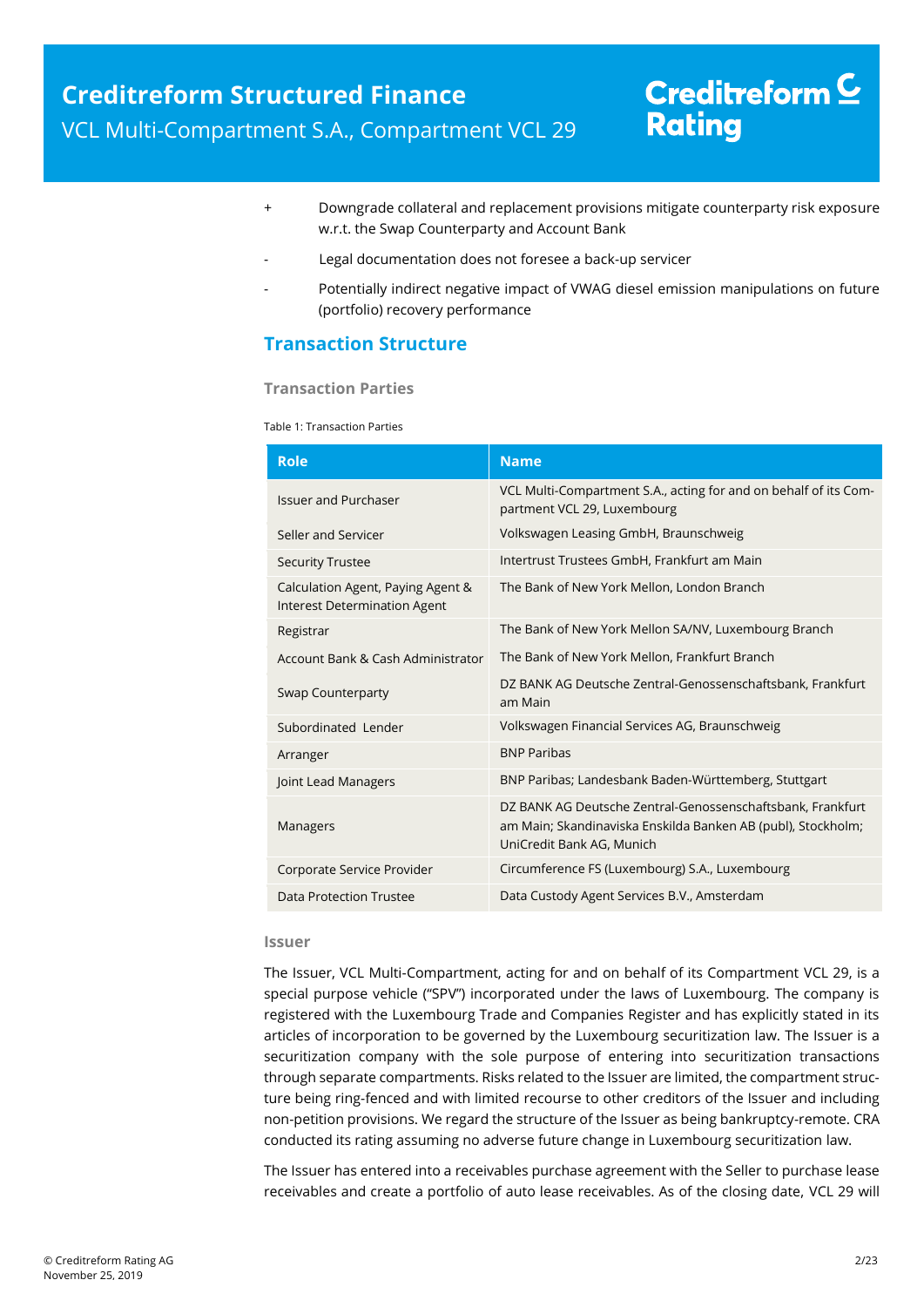acquire all rights and claims arising from the purchase of such receivables. The lease receivables were initially originated by the Seller and subsequently sold to VCL Master S.A., Compartment 1 ("VCL Master"), acting as an intermediate warehousing vehicle. The structure of the transaction is shown below [\(Figure 1\)](#page-2-0):

Figure 1: Transaction Structure I Source: VWL

<span id="page-2-0"></span>

#### **Seller and Servicer**

VWL is a wholly owned subsidiary of VWFS and acts as Seller and Servicer of the lease financing contracts. VWAG is the parent company of VWFS, holding 100% of its shares and thus a controlling interest. VWAG´s non-bank-related financial division, as represented by VWFS, is a core business of the group with a significant contribution to group total earnings. CRA undertook an unsolicited rating of VWAG.

VWAG is currently facing legal and financial uncertainties resulting from the use of particular software in type EA 189 EU5 diesel engines. On September 18, 2015, the US Environmental Protection Agency (EPA) published a Notice of Violation alleging Volkswagen of having used certain software in diesel engines to circumvent emission standards under the Clean Air Act. According to a public announcement by VWAG, around 11 million vehicles worldwide might be affected. On December 16, 2015, Volkswagen announced that the presented technical measures have generally been approved by the German Federal Motor Transport Authority (KBA) with the consequence that the measures also apply to the EU-28 markets.

In its FY2018 report, VWAG recorded provisions of EUR 20.0bn, which declined by EUR 2.1bn due to their use in connection with the diesel issue, and identified five potential material consequences for its result of operations, financial position and net assets:

- Coordination with the authorities on technical measures
- Criminal and administrative proceedings all over the world (excluding USA/Canada)
- Product-related lawsuits worldwide (excluding USA/Canada)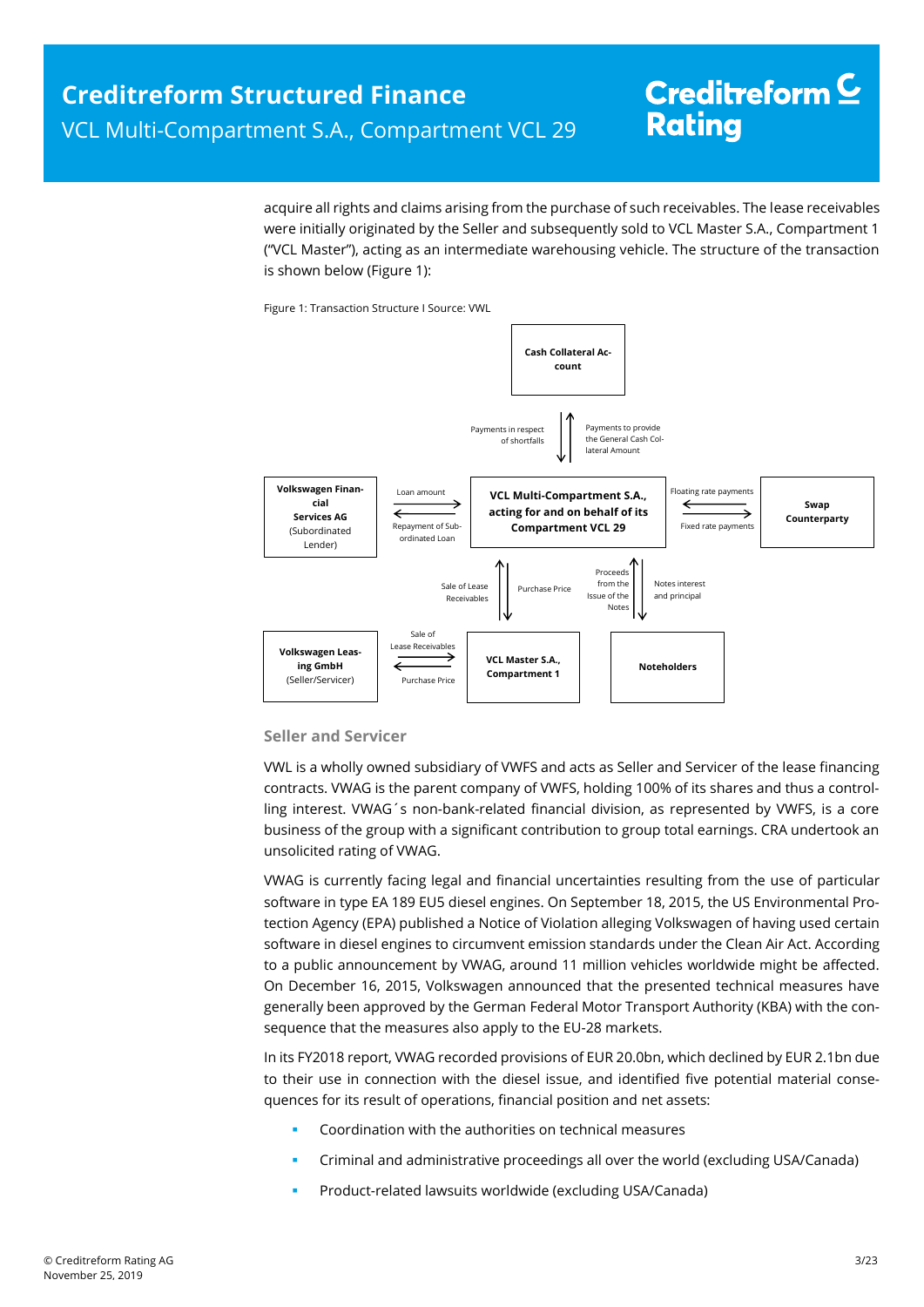- Lawsuits filed by investors worldwide (excluding USA/Canada)
- Proceedings in the USA/Canada

In its HY2019 report, VWAG reported sales revenues of EUR 125.2bn (+4.9% YoY) and an operating profit of EUR 9.0bn up from EUR 8.2bn the prior year. Special items amounted to EUR 1.0bn in the first half of the financial year 2019. However, the Automotive Division's net cash flow improved to EUR 5.6bn from EUR 3.3bn on June 30th, 2019. For FY2019 VWAG expects the sales revenues to grow by approximately 5% YoY.

VWAG is in exchange of information with authorities to coordinate remedial actions. Although VWAG could conclude several settlement agreements in the United States and has reached several agreements with numerous authorities in other countries, VWAG is still exposed to various investigations as well as lawsuits in which authorities, investors and individuals have asserted claims against VWAG. The long-term implications of the manipulation of diesel emissions might include reputational damage, sale contractions, and negative financial impacts due to fines, costs of recall campaigns and higher financing costs. Creditreform Rating will closely monitor all future developments and implications for the transaction (also see "Volkswagen Manipulation of Diesel Emissions" below).

#### **True Sale**

CRA has undertaken a review of the transaction structure and verified the consistency with the legal documentation. In addition, we obtained legal opinions that the securitized lease contracts constitute legal valid, binding and enforceable agreements.

#### **Eligibility Criteria**

VWL as Seller warrants and guarantees, with respect to the purchased lease receivables, that the following eligibility criteria, among others, have been fulfilled at the cut-off date:

- Lease receivables are legally valid and binding agreements
- Lease contracts are denominated in EUR, assignable and require monthly payments
- **Lessees are corporate entities with offices or private individuals with residences regis**tered in Germany
- The status and enforceability of the lease receivables is not impaired due to warranty claims or any other rights
- Lease receivables may be disposed of free from rights of third parties
- **The purchased lease receivables are free of defences, whether pre-emptory or other**wise for the agreed term of the lease contract as well as free of rights of third parties
- No purchased lease receivable was overdue; no lessee insolvencies have occurred
- Lessees are not affiliates of VW
- The lease contracts were not terminated and terminations are not pending
- Lease contracts must include substantially equal monthly payments to be made within 12-60 months from origination
- At least two instalments have been paid
- Single lessee concentration will not exceed 0.5% of the aggregate discounted receivables balance
- More than 95% of the leased vehicles belong to the VWAG brands VW, Audi, Seat, Skoda, VW Nutzfahrzeuge ("VW LCV")
- The pool of lease receivables does not represent a separately conducted business or business segment of the seller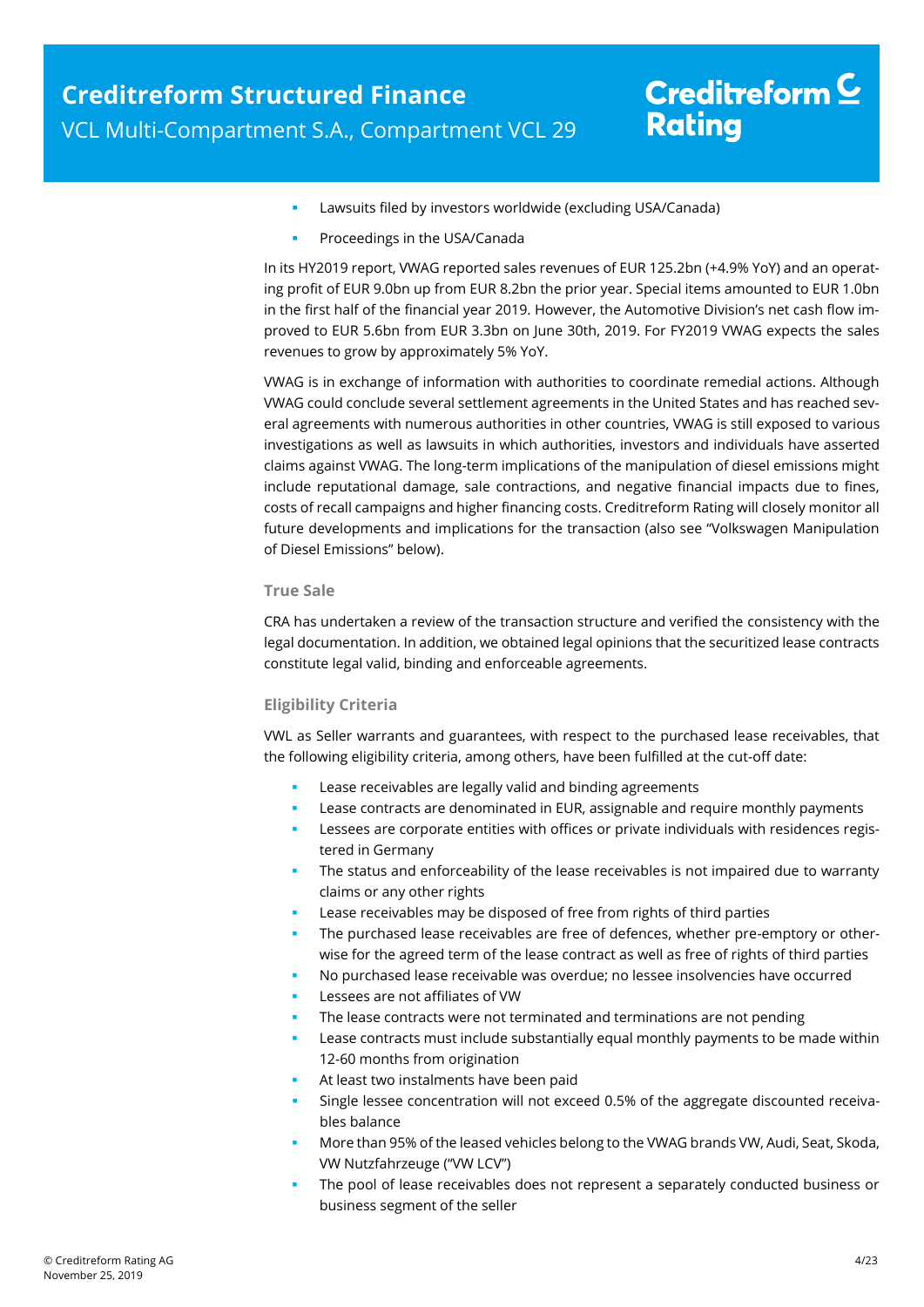- Lease receivables do not relate to lessees who VWL considers as unlikely to pay its obligations to VWL and/or who are past due more than 90 days on any material credit obligation to VWL
- Lease receivables do not relate to credit-impaired lessees or guarantors who
	- have been declared insolvent, or
	- had a court grant their creditors a final non-appealable right of enforcement or material damages as a result of a missed payment within three years prior to the date of origination, or
	- have undergone a debt-restructuring process with regard to their non-performing exposures within three years prior to the date of transfer of the Purchased Receivable to the Issuer, or
	- were, at the time of origination, where applicable, on a public credit registry of persons with adverse credit history or, where there is no such public credit registry, another credit registry that is available to VWL, or
	- have a credit assessment or a credit score indicating that the risk of contractually agreed payments not being made is significantly higher than for comparable receivables held by VWL which are not securitized.

Following a breach of eligibility criteria, VWL is obliged to cure and remedy such breach, replace or repurchase the receivables within the end of the monthly period which includes the  $60<sup>th</sup>$  day after VWL became aware or was notified of such breach at the fair value that any misrepresented receivable had prior to becoming aware of the misrepresentation.

#### **Capital Structure**

The discounted receivables balance is calculated using a discount rate equal to 5.7016% per annum. The discount rate is used to cover senior expenses and the servicing fee as well as the weighted average swap rate based on the notional amounts outstanding at each date. At the onset of the transaction, it is calculated as follows [\(Table 2\)](#page-4-0):

<span id="page-4-0"></span>Table 2: Discount Rate Composition

| <b>Parameters</b>              |        |
|--------------------------------|--------|
| Weighted average swap rate (%) | 0.2239 |
| Servicing fee (%)              | 1.0000 |
| Senior expenses (%)            | 0.0300 |
| Subtotal (%)                   | 1.2539 |
| Buffer release rate (%)        | 4.4477 |
| Discount Rate (%)              | 5.7016 |

A buffer release amount, calculated as the product of the buffer release rate and the future discounted receivables balance, is paid to the Seller as long as no insolvency event on the part of VWL has occurred. In the event of insolvency, the structure will additionally benefit from the buffer release rate.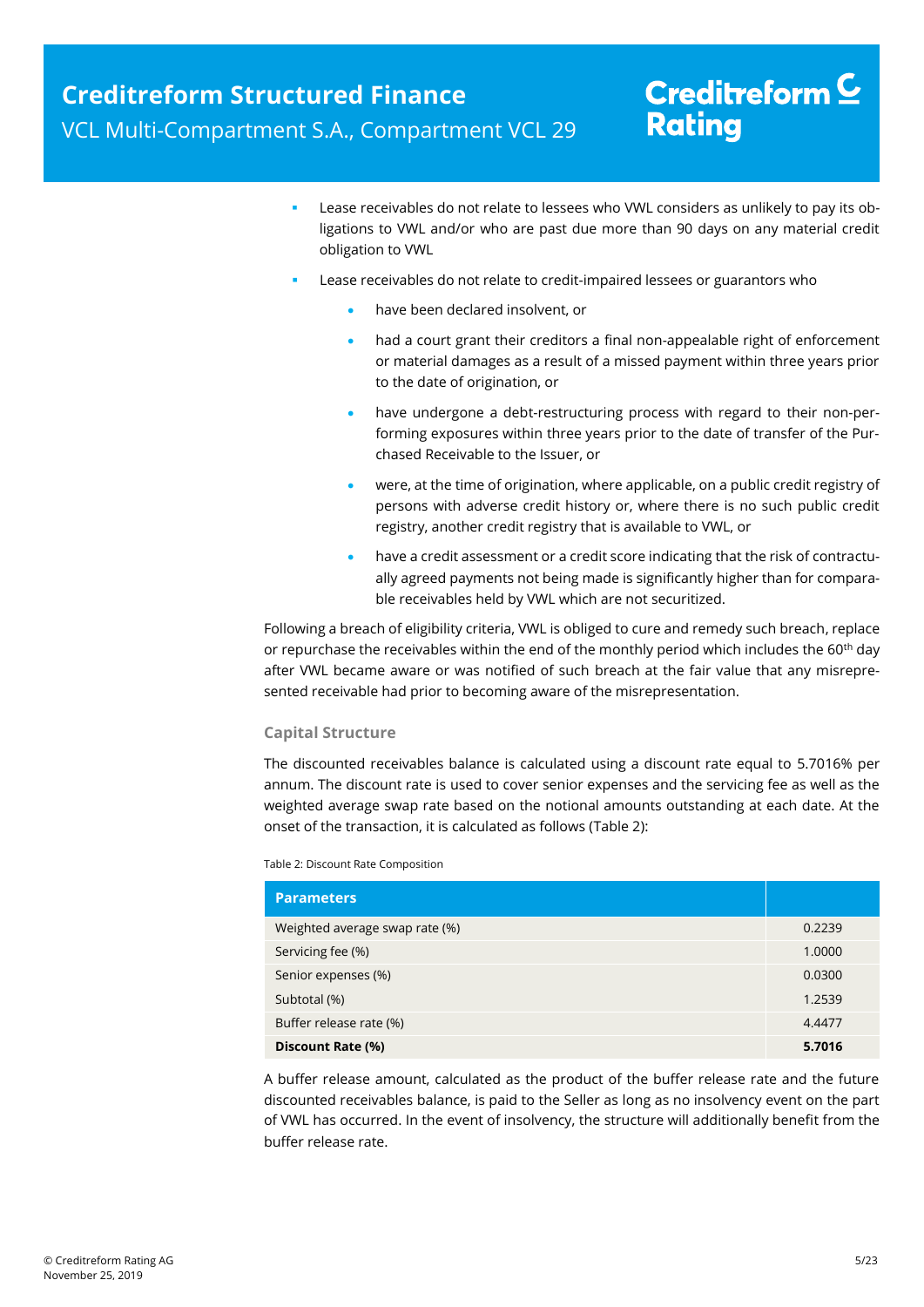The total balance sheet of the Issuer is shown in [Table 3](#page-5-0) and is composed as follows:

#### <span id="page-5-0"></span>Table 3: VCL 29 Balance Sheet

| <b>Assets</b>                    | <b>Amount (EUR)</b> | <b>Liabilities</b>               | <b>Amount (EUR)</b> | Size (%) |
|----------------------------------|---------------------|----------------------------------|---------------------|----------|
| Receivables                      | 1,000,008,116.51    | Class A                          | 941,000,000.00      | 94.10    |
| Cash Reserve (CCA)               | 12,000,000.00       | Class B                          | 19,000,000.00       | 1.90     |
| <b>VWL Risk Reserve</b><br>(CCA) | 11,000,000.00       | Sub Loan                         | 32,008,116.51       | 3.20     |
|                                  |                     | PPD OC                           | 8,000,000.00        | 0.80     |
|                                  |                     | Cash Reserve (CCA)               | 12,000,000.00       | 1.20     |
|                                  |                     | <b>VWL Risk Reserve</b><br>(CCA) | 11,000,000.00       | 1.10     |
| <b>Total</b>                     | 1,023,008,116.51    |                                  | 1,023,008,116.51    | 102.30   |

The Class A notes represent 94.10% and Class B notes 1.90% of the discounted receivables balance. Credit enhancement to the notes is provided by a Subordinated Loan (3.20%), a purchase price discount for overcollateralization (0.80%), and a cash reserve, funded at 1.20% of the lease receivables balance.

#### **Interest Rate Swap**

To hedge the interest rate risk arising from a mismatch between fixed lease payments and floating-rate interest payments on Class A and Class B notes, the Issuer will enter into two swap agreements to receive floating rate payment (1m Euribor + 0.65% for Class A notes and 1m Euribor + 0.78% for Class B notes floored at zero) while paying the fixed leg of each swap. The fixed rates have been calculated to include the Class A or Class B margins; payments under the swaps are linked to the outstanding balance of the respective notes.

#### **Order of Priority and Triggers**

Monthly payments to transaction parties are calculated on the available distribution amount and will be distributed according to the priority of payments. The monthly amount available for distribution and the order of priority are shown below [\(Table 4,](#page-5-1) [Table 5\)](#page-6-0):

#### <span id="page-5-1"></span>Table 4: Available Distribution Amount

|                | <b>Available Distribution Amount</b>                                                            |  |  |  |
|----------------|-------------------------------------------------------------------------------------------------|--|--|--|
| $\mathbf{1}$   | + Collections received or collected by the Servicer in relation to the preceding Monthly Period |  |  |  |
| $\mathcal{P}$  | + Issuer's portion of the recovery proceeds from the realisation / sale of leased vehicles      |  |  |  |
| 3              | + Payments from Cash Collateral Account                                                         |  |  |  |
| $\overline{4}$ | + Net swap receipts                                                                             |  |  |  |
| 5              | + Investment earnings from the Distribution Account                                             |  |  |  |
| 6              | + Repurchase price received from VWL pursuant to the Receivables Purchase Agreement             |  |  |  |
| 7              | - Buffer Release amount to be paid to the Servicer, provided that it is not insolvent           |  |  |  |
|                |                                                                                                 |  |  |  |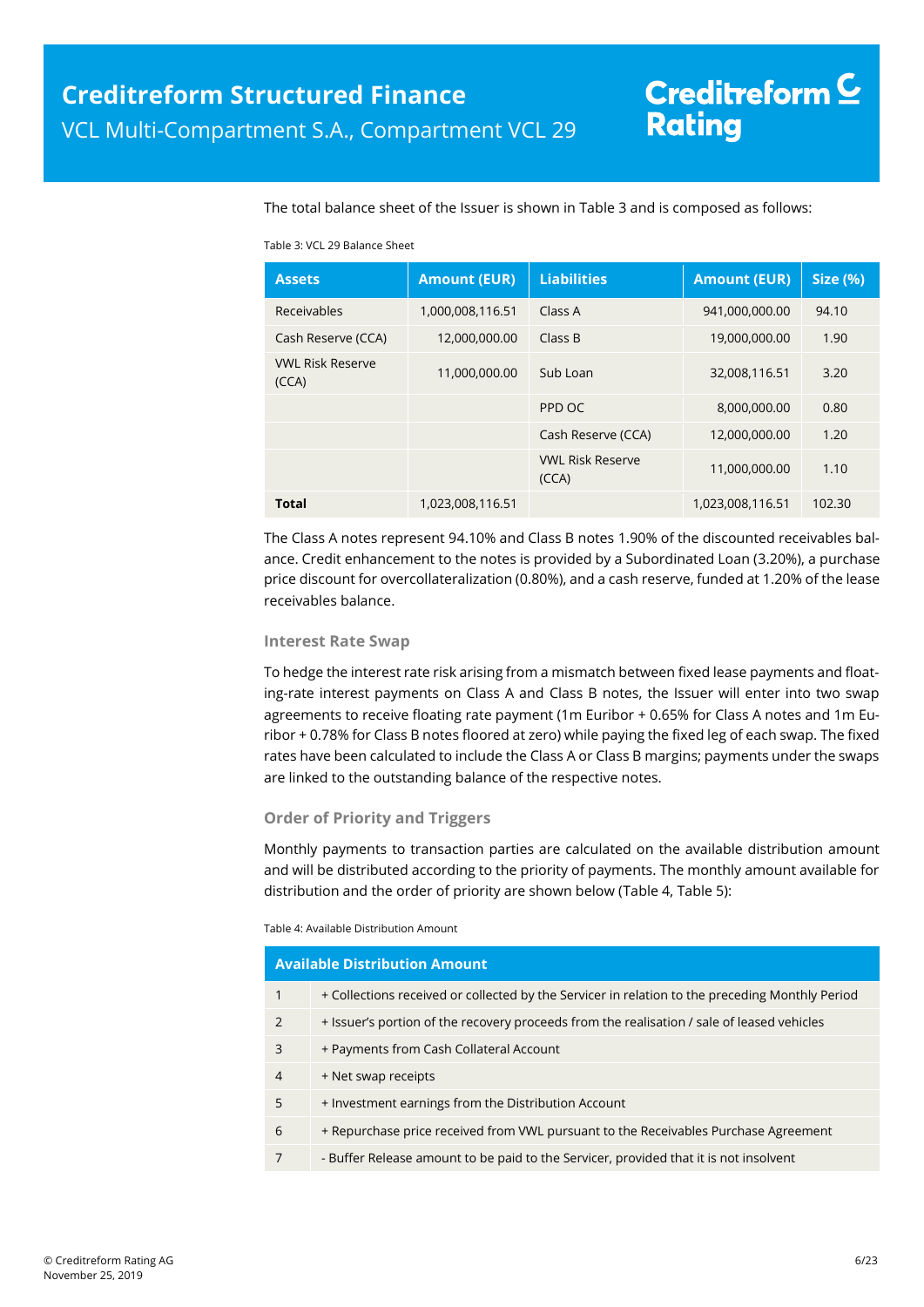#### <span id="page-6-1"></span><span id="page-6-0"></span>Table 5: Priority of Payments

| <b>Order of Priority</b> |                                                                                                                                                    |  |  |  |
|--------------------------|----------------------------------------------------------------------------------------------------------------------------------------------------|--|--|--|
| 1                        | Taxes, senior expenses and fees                                                                                                                    |  |  |  |
| $\overline{2}$           | Net swap payments, first, for the Class A notes, second, for the Class B notes (except termina-<br>tion payments for defaulting swap counterparty) |  |  |  |
| 3                        | Interest payments on the Class A notes (accrued and unpaid)                                                                                        |  |  |  |
| 4                        | Interest payments on the Class B notes (accrued and unpaid)                                                                                        |  |  |  |
| 5                        | Payment to the Cash Collateral Account                                                                                                             |  |  |  |
| 6                        | Payment to the Cash Collateral Account Ledgers (Increased German Trade Tax Risk Reserve<br>Amount + unused amount of the VWL Risk Reserve)         |  |  |  |
| 7                        | Principal payment of the outstanding balance of the Class A notes, to the targeted Class A<br>notes balance                                        |  |  |  |
| 8                        | Principal payment of the outstanding balance of the Class B notes, to the targeted Class B<br>notes balance                                        |  |  |  |
| 9                        | Payments to the swap counterparties under the swap agreement (to the extent not paid under<br>item 2 above)                                        |  |  |  |
| 10                       | Accrued and unpaid interest on the subordinated loan                                                                                               |  |  |  |
| 11                       | Principal payment of the outstanding balance of the subordinated loan                                                                              |  |  |  |
| 12                       | Payment of a final success fee                                                                                                                     |  |  |  |
|                          |                                                                                                                                                    |  |  |  |

Interest payments of Class A notes rank senior to interest payments of Class B notes. The targeted note balances are calculated with respect to a target level of overcollateralization. The overcollateralization ("OC") level can be defined as the relative excess of the aggregate discounted receivables balance over the nominal amount of the Class A or Class B notes. Principal payments of Class A notes are granted sequential priority over those of Class B until the Class A target OC level has been reached ("sequential amortisation"). After this event, the Class B notes will be redeemed until the Class B target OC level has been reached while maintaining the Class A target OC level. Then, Class A and B notes will be redeemed on a pro-rata basis. The structure will switch to sequential amortisation of the notes again when the asset balance has amortised to 10% of the initial balance or after certain performance triggers have been breached.

Table 6: Performance triggers and target OC levels

| <b>Triggers</b>                                                                 | <b>Class A</b> | <b>Class B</b> |
|---------------------------------------------------------------------------------|----------------|----------------|
| Initial OC level (%)                                                            | 5.90           | 4.00           |
| Target OC, if no CE increase condition is in effect (%)                         | 12.25          | 7.50           |
| Target OC after the level 1 trigger breached (%)                                | 14.00          | 8.25           |
| Target OC after the level 2 trigger breached (%) / asset<br>balance $\leq 10\%$ | 100.00         | 100.00         |

Should the cumulative net loss ratio exceed certain threshold values, target OC levels will be increased. A "Level 1 Credit Enhancement Increase Condition" will be triggered if cumulative net losses exceed 0.50% before (and including) the payment date in February 2021, or 1.15% after the payment date in February 2021 until (and including) the payment date in November 2021 (see Table 6). This results in a switch to sequential amortisation until the new Class A target OC level has been reached. An increase in cumulative net losses to more than 1.60% will trigger a

Transaction benefits from OC and uses performance triggers to switch to sequential amortisation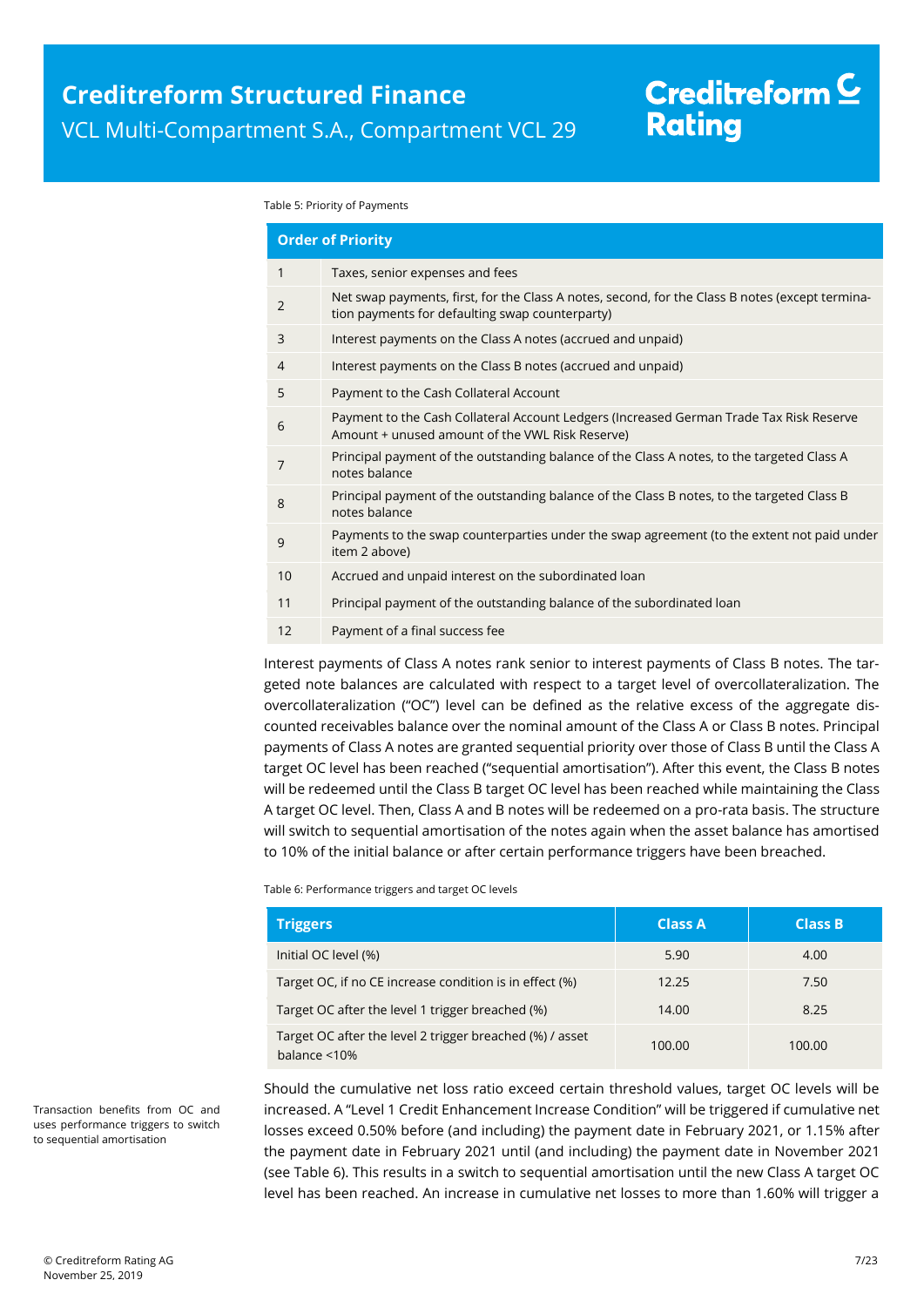"Level 2 Credit Enhancement Increase Condition" and amortisation will become strictly sequential.

#### **Cash Collateral Account**

The Cash Collateral Account ("CCA") includes several positions. A cash reserve, initially amounting to EUR 12m (the "General Cash Collateral Amount") is available to cover senior costs, swap payments and note interest payments. Prior to the occurrence of a foreclosure event, the cash collateral account will be refunded on each payment date from the available distribution amount remaining after items 1-4 of the [Priority of Payments.](#page-6-1) The CCA balance equals the greater of:

- 1.20% of the aggregated discounted receivables balance as of the end of the monthly period, or
- The lesser of EUR 10m or the outstanding volume of Class A and Class B notes

If either the final maturity date is reached or the aggregate discounted receivables balance has been reduced to zero, any remaining General Cash Collateral Amount may be used to redeem the Class A and Class B notes, providing credit enhancement to the notes.

On the Issue Date, VWL will credit to the Cash Collateral Account an additional amount of EUR 11m (the "VWL Risk Reserve") which will be available to mitigate trade tax and VAT tax risks, and cover the Issuer´s exposure to VWL. The amounts credited to the VWL Risk Reserve will not be part of the General Cash Collateral Amount. Provided that either the final maturity date is reached or the aggregate discounted receivables balance has been reduced to zero, any remaining amounts standing to the credit of the VWL Risk Reserve will be released to VWL. The VWL Risk Reserve does not protect against lessee credit risk, but may be used to cover claims against the Seller.

### <span id="page-7-0"></span>**Operational Risk**

#### **German Economic Outlook and Auto Leasing Business**

GDP growth of Germany in the first half of 2019 has slowed down noticeably, driven by a weakened foreign trade. While imports in the second quarter of 2019 continued to grow solidly and were 2.5% above the level of the previous year, exports stagnated (+ 0.1% YoY). Growing uncertainty about international trade conflicts and the upcoming Brexit have additionally weakened the German export sector. The mainstay of the economy in the first half of 2019 was again the strong domestic demand. Government consumption expenditures increased by 1.8% YoY. Supported by continued employment growth and rising disposable income, German households recently increased spending by 1.5%.

The UK's decision to leave the EU may have negative repercussions in case of a disorderly Brexit, given the close trade ties and financial linkages. Considering risk dimensions like direct investments, export, financial sector and migration, Germany is midrange of all EU27 countries regarding the impact of a disorderly Brexit (see Creditreform Rating (2019): "What If? – Folgen eines harten Brexits für die EU-27 Staaten"). Compared with its peers, Germany´s headline macro indicators remain strong. We forecast domestic investments to be robust and foreign demand continues to weaken in 2019, which further weakens GDP growth.

Cash Collateral Account includes fully funded "VWL Risk Reserve" to cover seller-related risks.

Strong macroeconomic fundamentals in Germany, a stable European Auto ABS market and strong German lease business support VWFS´s strategy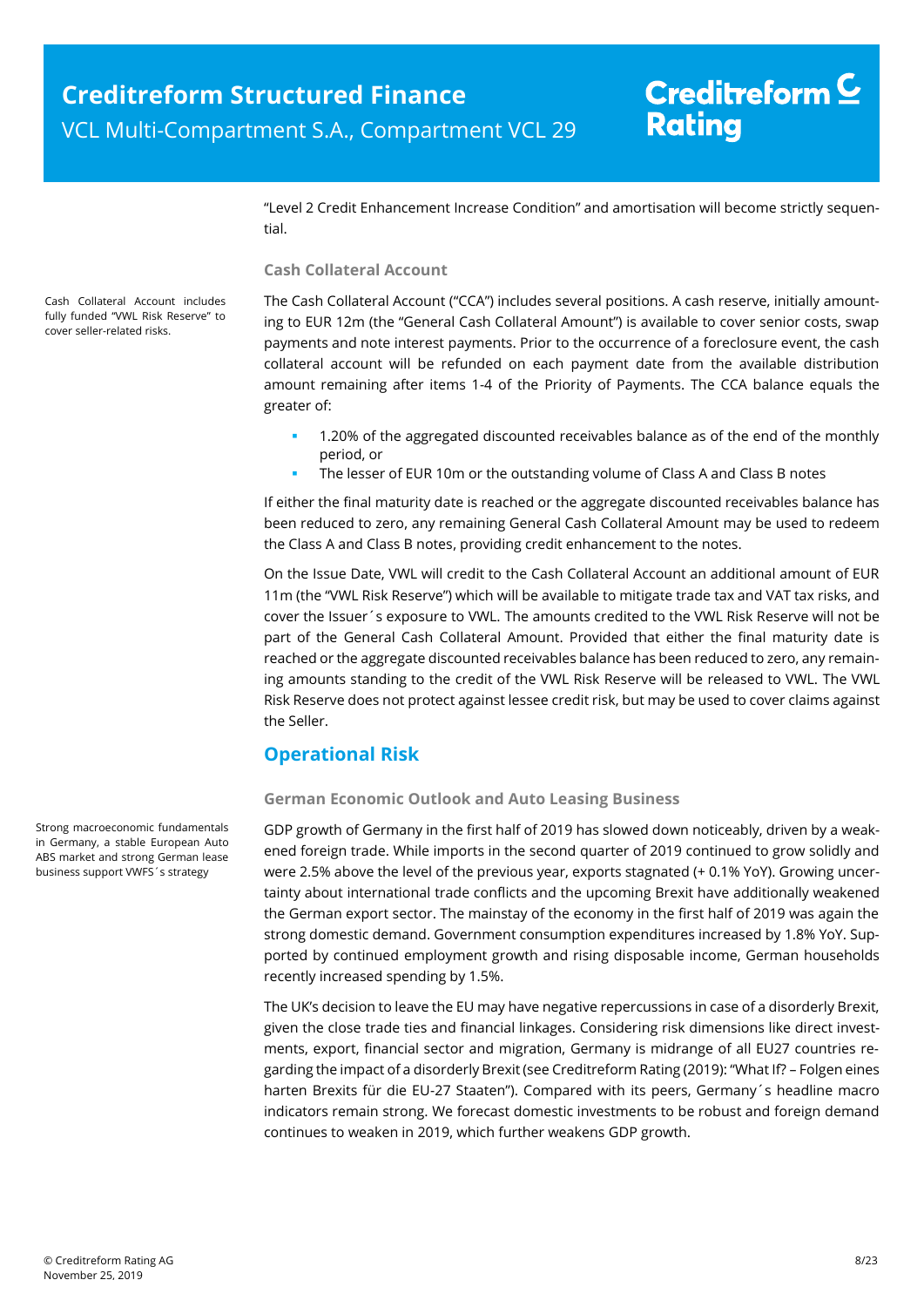On April 26, 2019, Creditreform Rating affirmed the unsolicited long-term sovereign rating of "AAA /stable" for the Federal Republic of Germany. Our economic outlook for Germany is moderate. In our view, the German economy is subject to an environment marked by uncertainty, but strong macroeconomic fundamentals should generally support VWFS's ABS strategy.

The European securitization market has declined substantially since the 2008 financial crisis and current total market volumes have remained below their pre-2008 levels. Notably, the share of auto ABS in total transaction volume has been increasing in recent years. Following an average annual issuance volume of EUR 4.6bn between 2000 and 2005, it increased to EUR 13bn between 2006 and 2010, peaking at EUR 30bn in 2016. Germany saw an increase from EUR 5.2bn in the first half of 2018 to EUR 6.2bn in the first half of 2019. This mirrored the strong performance of the European automobile markets in 2018, with 15.2m (+0.1% YoY) new vehicle registrations in the EU. In the first half of 2019, the German automobile market has shown a robust performance, with new vehicle registrations slightly increasing to 1.85m (+0.54% YoY). At the same time, the diesel share of new car registrations in Germany remains stable at 32.9% (2018: 32.1%).

As of November 2018, lease investments in Germany have slightly increased to a total of EUR 60.6bn (2017: 58.5bn), with automobile leases taking a major share of 77% (2017: 77%) in all leasing goods. The German fleet leasing market is dominated by national captives such as Volkswagen, Audi, BMW or Mercedes-Benz, which generate well beyond 70% of the total business. Following a new record in new lease registrations in 2017, the year 2018 showed a slight decrease of -0.2% YoY. These developments were mainly driven by a supply shortage following the introduction of the new worldwide-harmonized light vehicles test procedure ("WLTP") in September 2018. Catch-up effects were observed in the first half of 2019, where the number of leased vehicles was 9% higher than in the same period last year.

Developments in the Auto ABS market are driven by a small number of originators. In particular, Volkswagen expanded its market position with the volume of issuances growing between 2010 and 2015, and represents a share of 30% of total issue volume since 2000. VWL´s entire portfolio of lease financing contracts increased from 1.49m in 2018 to 1.59m in June 2019. The German loan and lease business penetration rate of VWFS (vehicle deliveries combined with financial service contracts) has decreased from 44.9% in 2017 to 43.4% in 2018, due to the restructuring of VWFS in 2017.

#### **German Local Area Diesel Ban**

On February 27, 2018, the Federal Administrative Court ("BVerwG") in Germany ruled that driving restrictions and local area bans for diesel vehicles are a legal means to reduce emissions and improve air quality. Currently, seventy-three percent of the outstanding discounted balance are diesel vehicles and might be affected by future driving restrictions and/or local area bans. Overall, the court´s decision may significantly impact the new and used car diesel markets, both in terms of sales volume and registrations, as well as in terms of residual value and expected recovery performance. As of today, it is not possible to quantify all current and future commercial and financial implications of local driving restrictions for diesel vehicles in German inner cities. In conjunction with VWFS´ EA189/NOx diesel issue, CRA decided to maintain conservative margins in its base case assumptions (see "Counterparty Risk" below).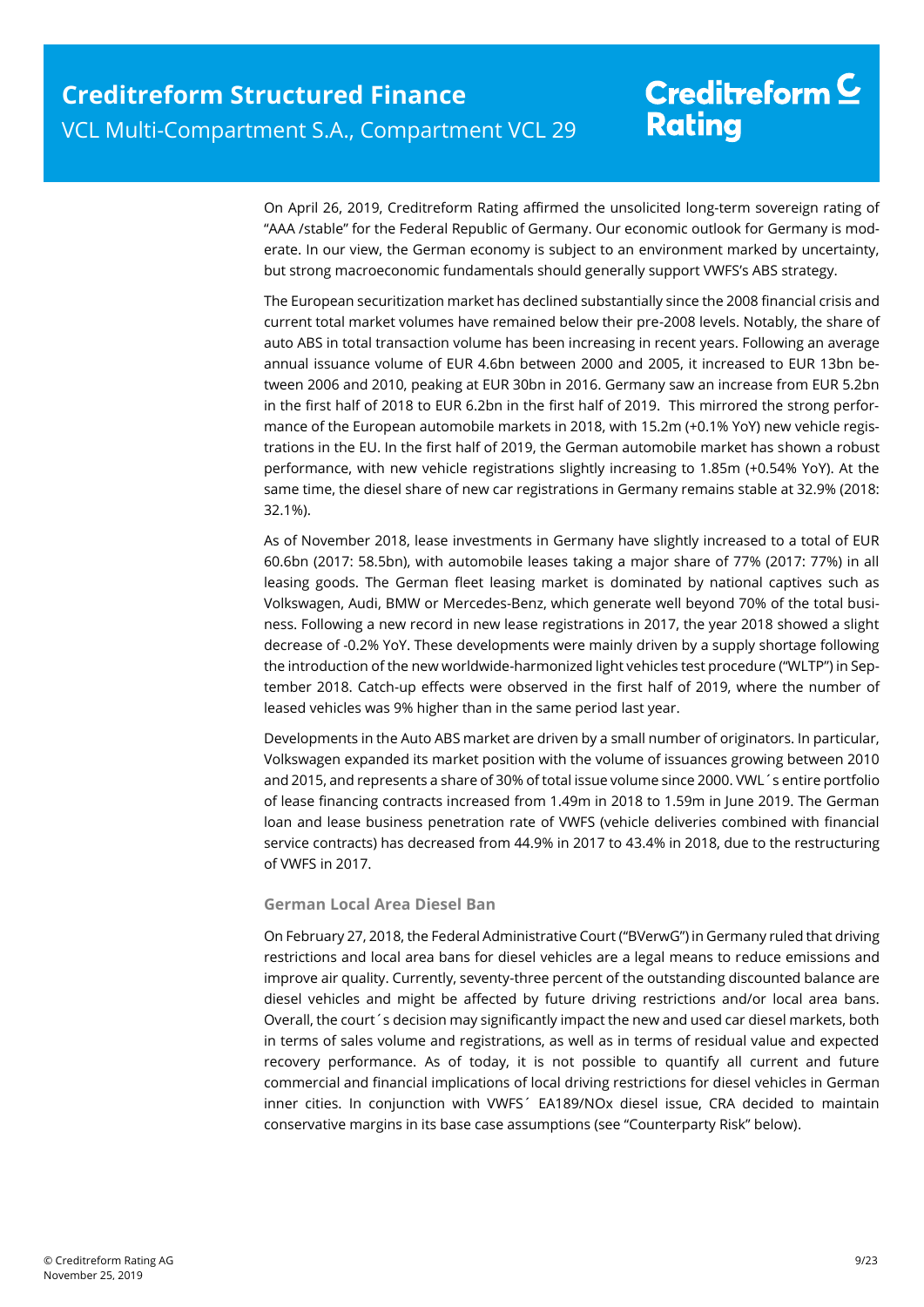Established and proven origination and underwriting procedures, IT systems and operation units

#### **Origination and Underwriting**

VWL, representing German leasing operations, is the originator of the purchased lease receivables. VWL will enter into a lease receivables purchase agreement with VCL 29 to sell the lease receivables, using the VCL Master structure for the transfer of assets from VWL to the Issuer. VWL and its subsidiaries provide leasing solutions for new, used and demonstration vehicles of Volkswagen, Audi, Seat, Skoda and VW Commercial Vehicles ("VW LCV") and non-VW brands to commercial and non-commercial customers, and may periodically include other manufacturers and/or brands in their financing. VWL co-operates closely with the group dealership network as well as manufacturing departments to scale VWAG's business. Co-operations are established by dealer agreements.

Managing its lease portfolio, VWL has to ensure high consistency and quality of underwriting procedures in its lease operations and business entities. Being one of the largest servicers in the European auto lease business, VWL relies on established processes and IT systems to support its operations. VWL has implemented internal score-cards including credit scores sourced from external credit bureaus to assess customer credit profiles. Lease applications are processed and approved automatically without involvement of VWL staff for low risk customers. For customers with a higher credit risk profile, qualified credit officers evaluate credit decisions. Certain limits for credit engagements are established, as well as special guidelines for lease applications with an aggregate amount of more than EUR 200,000.

VWL has integrated a separate fraud detection team in its operations unit. New employees are required to pass a three-month training programme before entering into operational tasks in their respective teams. VWL furthermore ensures ongoing internal training to improve professional qualifications.

Creditreform Rating analysts conducted an on-site review and due diligence in VWFS's facilities in Braunschweig in April 2019. CRA got a fair picture of servicing and underwriting capacities, as well as of debt management, collection procedures and risk management. In our view, a long track record of leasing originations as well as proven and established procedures in servicing and debt management enable VWL to fulfil its obligations as Servicer as defined in the VCL 29 transaction documents.

#### <span id="page-9-0"></span>**Servicing and Collections**

VWL services the lease receivables over time and is responsible for collections and repossession of leased vehicles. The first lease instalment is due when the vehicle is handed over to the lessee. VWL offers lessees to make use of the direct debit system which covers approximately 94% of all monthly lease instalments. VWL employs a debt management team to handle delinquent contracts with the aim to minimize losses and assert all claims against defaulted customers. The debt management team uses reminder letters and phone contact to collect overdue outstanding lease payments. Standardized collection and debt management procedures were implemented to reduce court orders and legal enforcement measures. VWL's debt management employees are authorized to grant reasonable payment extensions. If a commercial lessee has failed to pay two instalments, VWL will have the right to terminate the lease contract and to repossess the vehicle. If the debt management process has ended without receiving any notice from the lessee, an application for a court order is made by VWL.

Debt management works closely with the collection centre to ensure the timely repossession of vehicles from terminated lease financing contracts. The main tasks of the collection centre are negotiating on agreements on payment extensions, the processing of corporate and consumer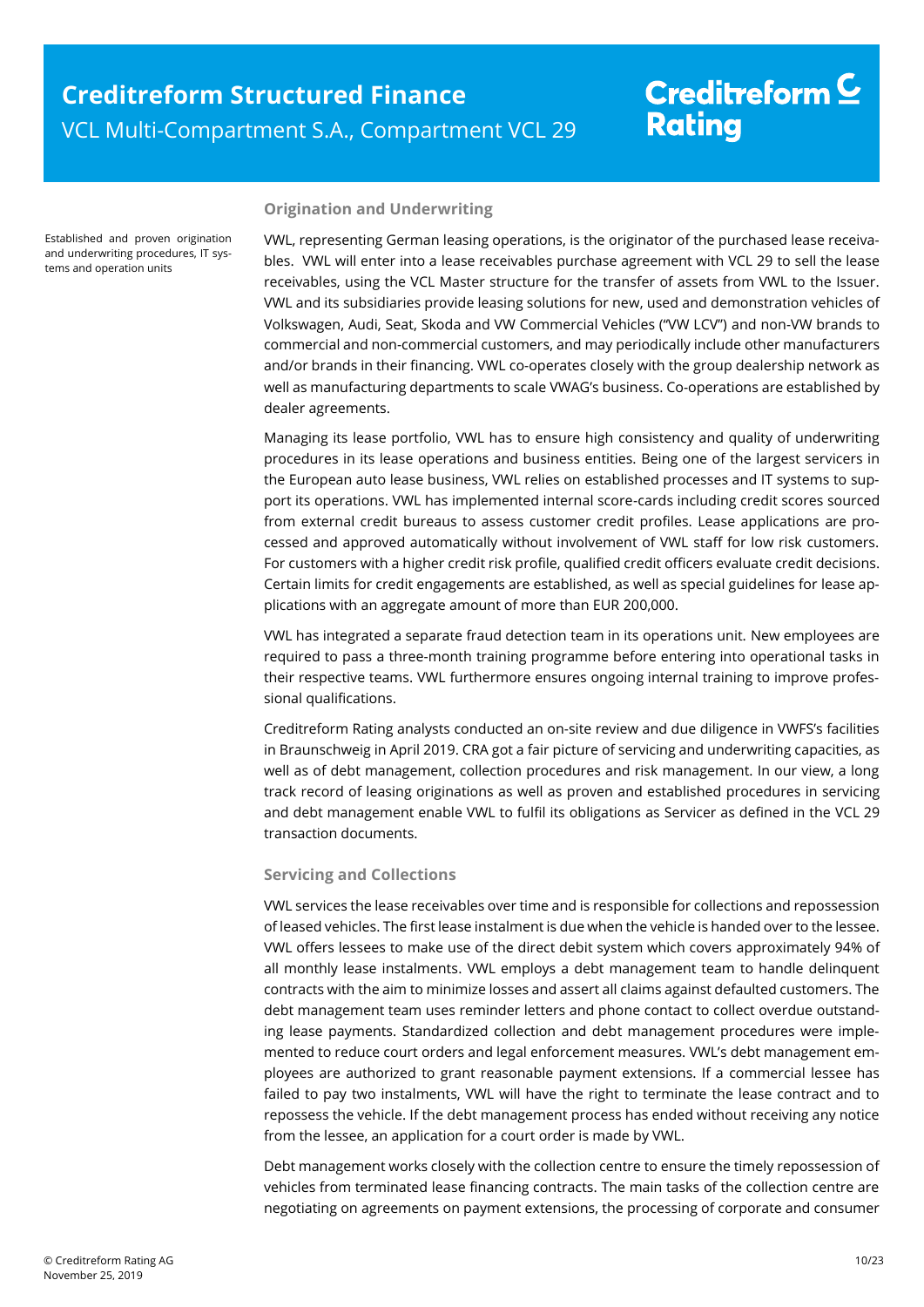insolvencies, the use of payment guarantees and processing of irrecoverable debt and writeoffs. If lessees do not return the vehicles voluntarily, VWL mandates external repossession servicers. For enforcement purposes, VWL will refer to the resources of the entire VW group to enforce interests and claims.

### <span id="page-10-0"></span>**Counterparty Risk**

#### **Volkswagen Manipulation of Diesel Emissions**

On September 18, 2015, the US Environmental Protection Agency issued a Notice of Violation to Volkswagen Group of America Inc. alleging that VW had been using software to circumvent emission standards under the Clean Air Act. Subsequently, Volkswagen AG announced that irregularities concerning particular software used in type EA 189 EU5 diesel engines affected approximately 11 million vehicles worldwide and approximately 8.5 million vehicles in Europe (VWAG press release, October 15, 2015).

A number of legal proceedings were subsequently iniciated in several countries. VWAG could end many proceedings by entering settlement agreements and agreements on the implementation of technical measures with numerous authorities. However, several other proceedings in relation to the diesel issue are still ongoing, including class actions in some jurisdictions.

On June 13, 2018, the Braunschweig public prosecutor issued a fine notice of EUR 1bn against VWAG due to violations of supervisory duties in the context of the diesel issue. The fine consists of the maximum penalty legally provided for of EUR 5m and the penalty for economic benefits due to the offence of EUR 995m. On November 1, 2018, German consumer group vzbz has filed a class action lawsuit against VWAG on diesel test emission manipulation. On February 22, 2019, the German Federal Supreme Court has published an indicative court order confirming the opinion of the claimant that software circumventing emission standards should be assumed to be a material defect.

According to information provided by VWL, there are no vehicles with Type EA189 diesel engines in the VCL 29 portfolio. Therefore, the portfolio is not directly affected by EA189 software irregularities (unfixed vehicles). But additional proceedings or claims for damages may be initiated, if the technical solutions implemented by VWAG would have undisclosed negative effects on the affected vehicles.

Overall, CRA decided to maintain a conservative margin in its base case assumptions. Furthermore, we take into account potential market impact on residual values both from the manipulation of diesel emissions and the evolving market environment (diesel ban) by adequately sizing our recovery rate haircuts. We will update our ratings subject to new information that will be available in the future.

#### **Commingling Risk**

The transaction is structured to include a mechanism to protect against counterparty exposure resulting from VWL acting as a Seller and Servicer. As long as VWL is the Servicer for VCL 29 and the Monthly Remittance Condition is satisfied, the Servicing Agreement grants a right to VWL to commingle funds such as monthly collections or proceeds from the realisation of vehicles with its own funds during each monthly period and to use these funds at its own risk and for its own benefit until the next relevant payment date. In the case of a default of VWL, such funds may be

VW diesel emission manipulations may threaten future financial position; pose indirect risk to future portfolio performance

VWL Risk Reserve available to cover seller-related exposure up to an amount of EUR 11m.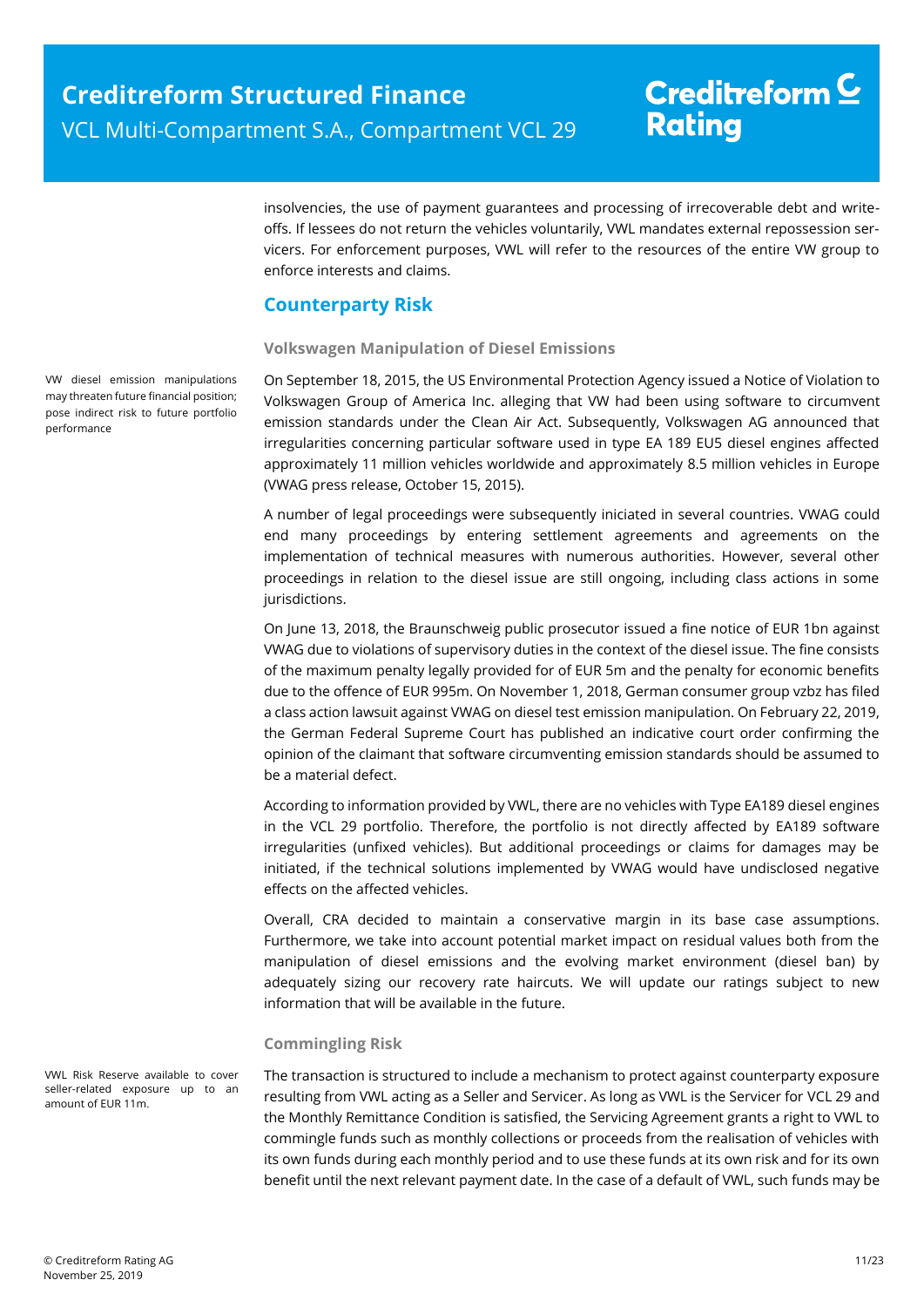lost in the Servicer´s insolvency estate, resulting in a (potentially non-recoverable) loss of monthly collections, including prepayments, for investors.

To mitigate commingling risk, the structure obliges the Servicer to advance the aggregate value of all lease payments due in the next monthly period ("Monthly Remittance Condition") if minimum ratings of VWFS / VWAG are no longer satisfied. In addition, VWL will, on the Issue Date, credit EUR 11m to the Cash Collateral Account (the "VWL Risk Reserve") in order to secure the rights and claims of the Issuer against VWL. This reserve is intended to cover trade tax and VAT tax risks, but may be used to cover commingling losses, if at any point in time VWL ceases to be the Servicer due to insolvency while the Monthly Remittance Condition has not been triggered and commingling losses accrue.

#### **Tax Risk**

The Issuer might be exposed to several tax risks according to German tax legislation. In general, risks might materialise when German tax authorities change their interpretation of tax legislations. In Creditreform Rating´s opinion, the Issuer´s exposure to tax risks is limited.

German trade tax risk may materialise if German tax authorities conclude that the Issuer is subject to trade tax in Germany. In such a case an add-back of interest would lead to higher business profits of the Issuer, which would result in a trade tax deduction. However, following the German Trade Tax Act, an add-back is limited to the amount of one quarter of the interest payments of the issuer. Risks related to a German Trade Tax Event are covered by part of the VWL Risk Reserve (the "German Trade Tax Risk Reserve"). We deem the German Trade Tax Risk Reserve to be sized sufficiently to cover this risk.

The Issuer could be exposed to German value added tax ("VAT") risk. VAT risk might materialise in the case of a Servicer replacement and a subsequent classification of the transaction as factoring business by German tax authorities. A secondary VAT liability could arise if VWL fails to forward the VAT portion included in the lease receivables to the tax authorities. In such case the Issuer will collect the gross amount of the receivables including the VAT and settle such liability on its own. Risks to the Issuer arise if VWL defaults before it has forwarded such amounts to German Tax authorities. With regard to our internal credit assessment of VWAG, we see limited exposure to such an event. CRA analyzed various cash flow scenarios which included potential VAT liabilities and factored these into the structure of the transaction in full, assuming an insolvency of the Seller. Usually, in the event of an insolvency of the Seller, the structure compensates for the loss by the buffer release rate, together with the VWL Risk Reserve. CRA conducted scenario analysis which included potential VAT liabilities and factored these into the structure of the transaction in full, assuming an insolvency of the Seller in the end of the transaction. CRA observed that this risk has no effect on the rating of Class A notes, but might affect the rating of the Class B notes by one notch.

While assessing the ratings of the Class A and the Class B notes, we assumed no change in Luxembourg securitization law over the lifetime of the transaction.

#### **Account Bank and Swap Counterparty**

VWL has entered into a service agreement with the Issuer to perform tasks according to its usual business practices, such as the service and administration of the receivables. To fulfil its duties, VWL will transfer the collected funds to the Account Bank on behalf of the Issuer. Therefore, the Issuer has established at least four accounts as defined in the Account Agreement in accordance with the terms and conditions of the transaction structure. The Issuer is exposed to the default

Downgrade and replacement provisions partly mitigate counterparty exposure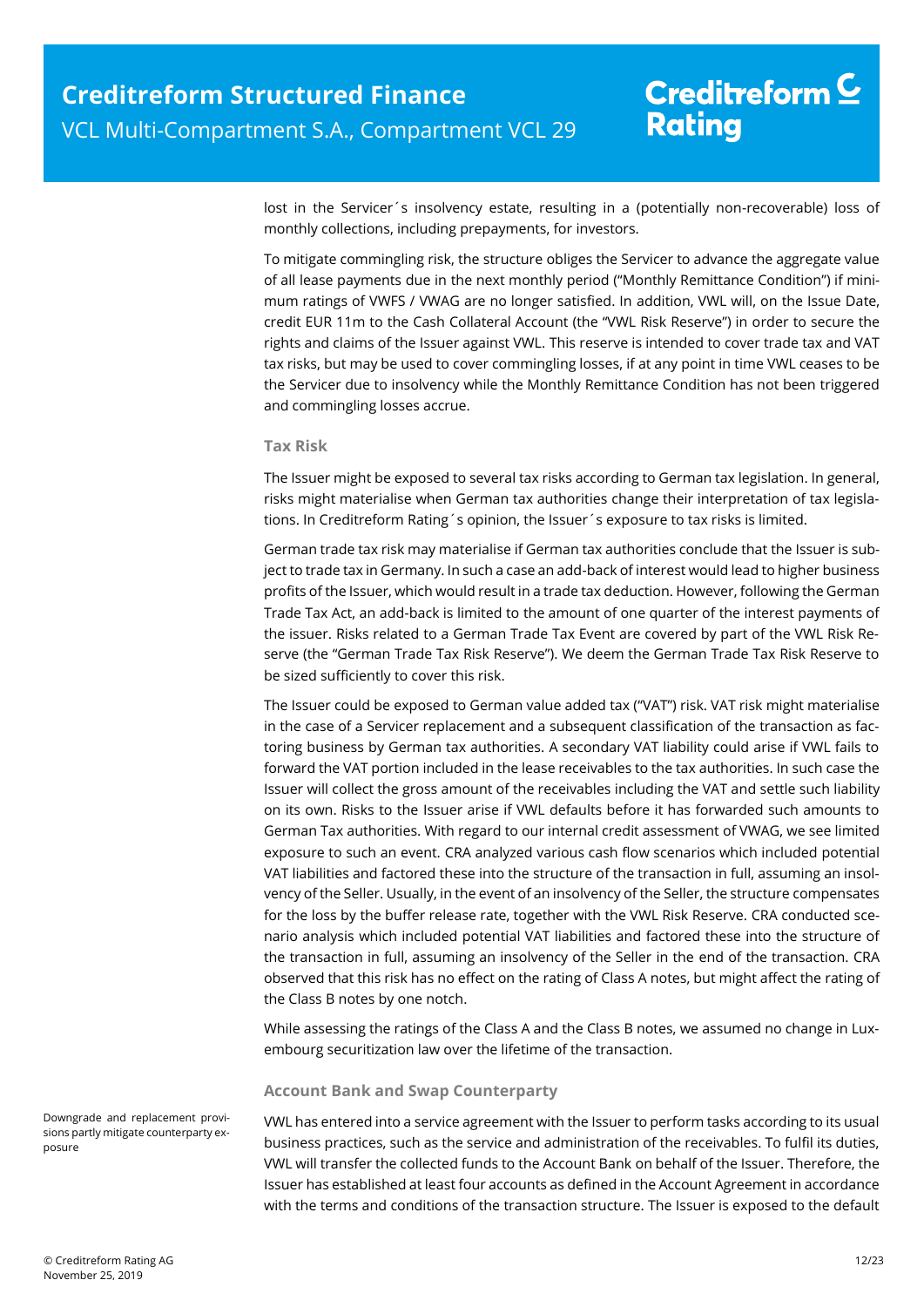risk of the Bank of New York Mellon ("BNYM"), appointed to be the Account Bank. However, default risks are mitigated by certain downgrade provisions linked to the rating of the Account Bank. Should BNYM be downgraded, the Account Bank is required to transfer the balance of the account to another bank with sufficient ratings on its own cost. To assess the risk relating to the Account Bank, Creditreform Rating has undertaken an unsolicited bank rating of BNYM. The current rating of BNYM as of May 27, 2019 is A/stable.

The Issuer will enter into two separate swap agreements with DZ BANK AG Deutsche Zentral-Genossenschaftsbank ("DZ Bank") to mitigate exposure to interest rate changes over time and hedge the interest rate risk arising from receiving fixed rate payments under the lease receivables and paying a floating rate on the Class A and Class B notes. Under the terms of the swap agreements, the Issuer expects to receive floating rate payments based on 1-month Euribor plus spread in return of a fixed rate paid to DZ Bank.

The Issuer is exposed to the risk of DZ Bank failing on any monthly payment, in which case the available distribution amount (including the cash reserve) may be insufficient to make required payments on the notes. Depending on the future development of interest rates, the Issuer may also be obliged to transfer net payments to DZ Bank. As the monthly net swap payments rank senior to any liabilities on the notes, the available distribution amount may be insufficient to cover all required payments on the notes. The transaction is also exposed to the risk of Swap Counterparty insolvency. In this case, substantial swap termination payments may arise depending on the future development of interest rates and the future market value of the swap.

To mitigate Swap Counterparty exposure, the structure foresees certain downgrade provisions linked to the rating of the Swap Counterparty, which require certain actions, should its ratings fall below a minimum rating threshold. These actions may include the collateralization of the referenced amounts by the Swap Counterparty, a transfer of obligations to a replacement Swap Counterparty, or the procurement of a guarantee. The unsolicited bank rating of DZ Bank undertaken by Creditreform as of December 2018 is AA- with stable outlook.

### <span id="page-12-0"></span>**Credit and Portfolio Risk**

Creditreform Rating´s credit and portfolio analysis were based on data provided by VWL, which included net loss vintage performance curves going back to 2002, as well as delinquency data going back to 2010. VWL provided stratification tables based on the final pool ("black pool") which allow a further assessment of the portfolio composition. The quality and quantity of data available was considered sufficient for the purpose of our analysis.

#### **Receivables Pool Characteristics**

#### *Portfolio Composition*

The portfolio consists of lease financing contracts originated by VW group dealers and entered into between lessees and VWL. It includes different vehicle brands (i.e. Volkswagen, Audi, SEAT, Skoda and VW LCV). The lease financing contracts are extended to commercial and non-commercial customers as a partially amortizing finance lease. Dealers typically bear the residual value ("RV") risks related to the final sale, but may buy insurance against RV losses from VWL. A small percentage of lessees choose to bear part of the RV risk ("Open End Lease Contracts", see [Table 7\)](#page-13-0). At the end of the lease term, the vehicle will be sold by the dealer and the proceeds will be distributed according to the terms of the lease contract. The portfolio is well diversified and does not contain any significant single obligor concentrations.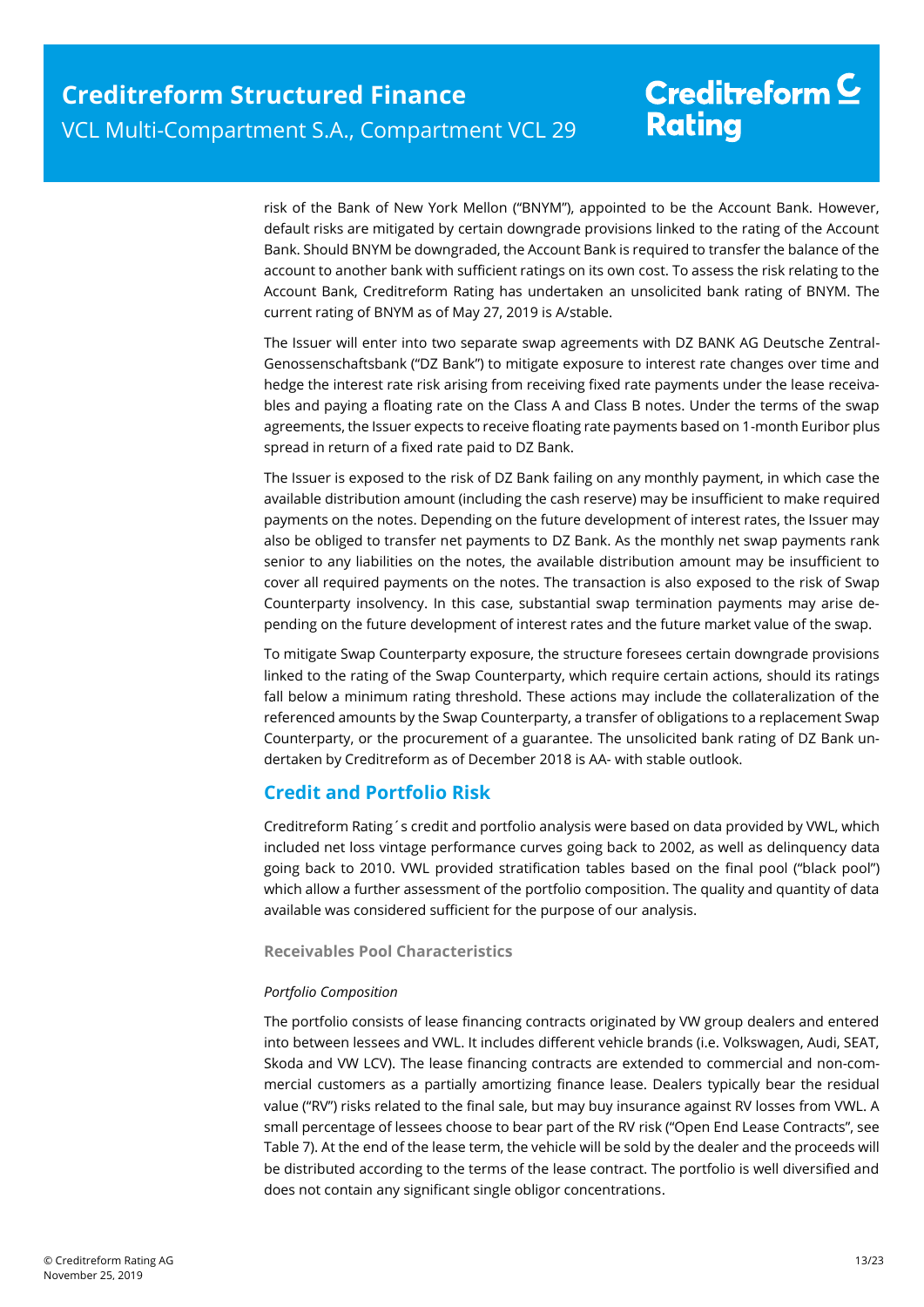# Creditreform C<br>Rating

<span id="page-13-0"></span>Table 7: Portfolio Characteristics

| <b>Portfolio Characteristics</b>                  |                  |
|---------------------------------------------------|------------------|
| Outstanding discounted receivables balance (EUR)  | 1,000,008,116.51 |
| Average discounted balance / lease contract (EUR) | 9,303.53         |
| Number of lease financing contracts               | 107,487          |
| Number of lessees                                 | 82,178           |
| Type of lessees:                                  |                  |
| Retail customers (%) <sup>1</sup>                 | 74.91            |
| Corporate customers $(\%)^1$                      | 25.09            |
| WA seasoning (months)                             | 7.86             |
| WA remaining term (months)                        | 31.97            |
| Closed End Contracts (%) <sup>1</sup>             | 99.55            |
| Type of Car                                       |                  |
| New (%) <sup>1</sup>                              | 94.61            |
| Used $(%)1$                                       | 2.67             |
| Demonstration vehicles (%) <sup>1</sup>           | 2.71             |
| Type of Motor                                     |                  |
| Diesel $(%)^1$                                    | 68.40            |
| Petrol (%) <sup>1</sup>                           | 30.09            |
| Electric (%) <sup>1</sup>                         | 1.02             |
| Hybrid/Gas/Others (%) <sup>1</sup>                | 0.48             |

The following graphs show the maturity profile of the portfolio at the cut-off date as well as the distribution of vehicles by brand (see below):



Figure 2: Contract Maturity Profile I Source: VWL, CRA

Figure 3: Brand Distribution I Source: VWL, CRA



 $\overline{a}$ 

<sup>&</sup>lt;sup>1</sup> Percentage of the Discounted Receivables Balance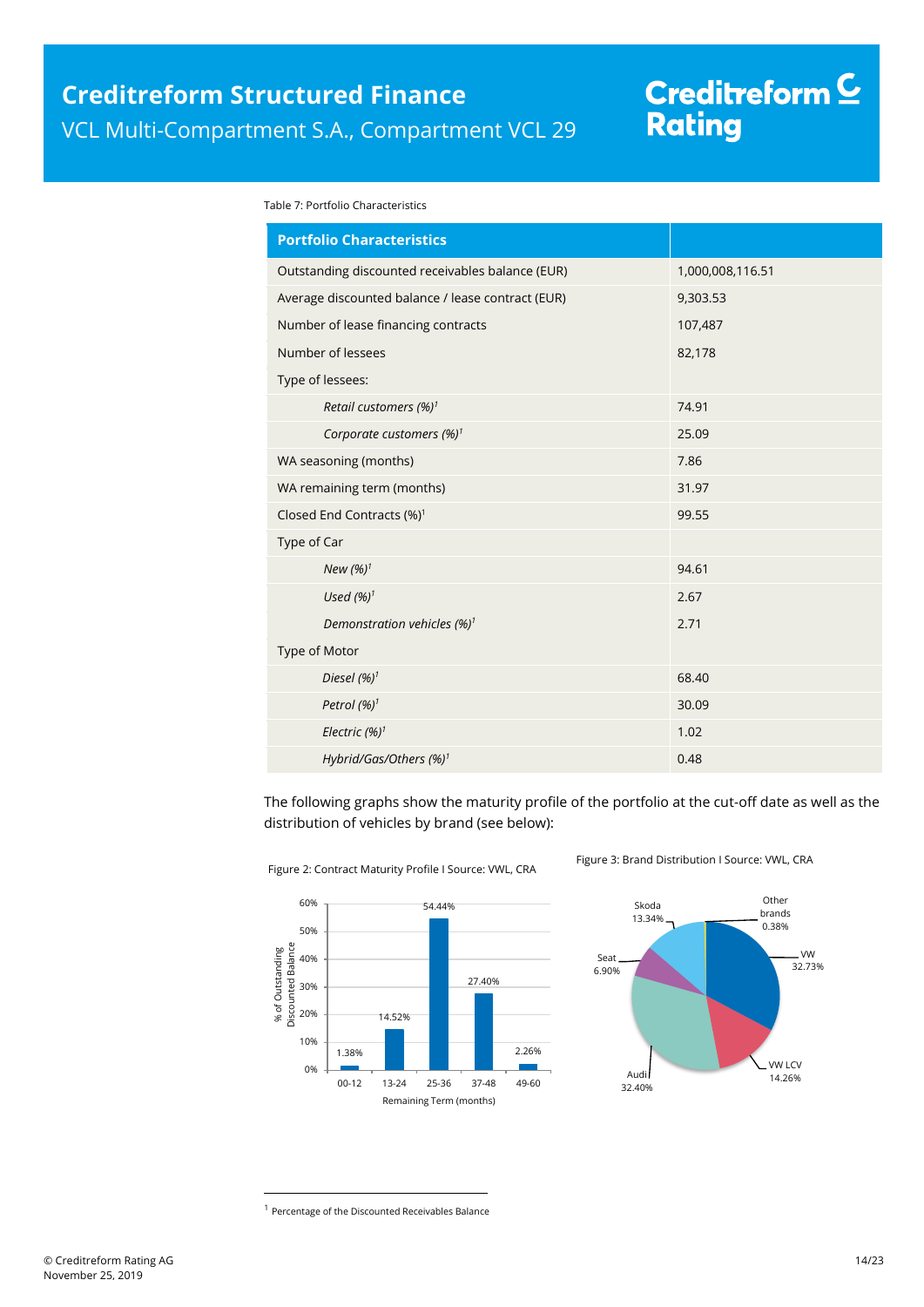#### *Historical Performance*

VWL provided delinquency performance data on single and business customers going back to 2008. Historically, delinquencies for the entire lease portfolio have shown a decreasing trend since 2013 with a slight increase in the end of 2018 (see [Figure 4\)](#page-14-0).

<span id="page-14-0"></span>Figure 4: Delinquencies by Delinquency Period | Source: VWL, CRA



The lease financing contracts extended to customers typically grant a right to VWL to terminate a lease contract when the lessee is due more than two monthly lease instalments. As described in "[Servicing and Collections](#page-9-0)" above, VWL normally reaches payment arrangements to remedy any outstanding liabilities with a client before terminating a lease contract.

#### **Credit Risk**

#### *Defaults*

VWL provided detailed total book vintage data on net losses. Creditreform Rating used this information to analyze the historical net loss performance of different vintages (se[e Figure 5\)](#page-14-1):

Figure 5: Net Loss Rates of VWL Total Lease Book by Year, extrapolated I Source: VWL, CRA



<span id="page-14-1"></span>Creditreform Rating set its net-loss base case at 0.57%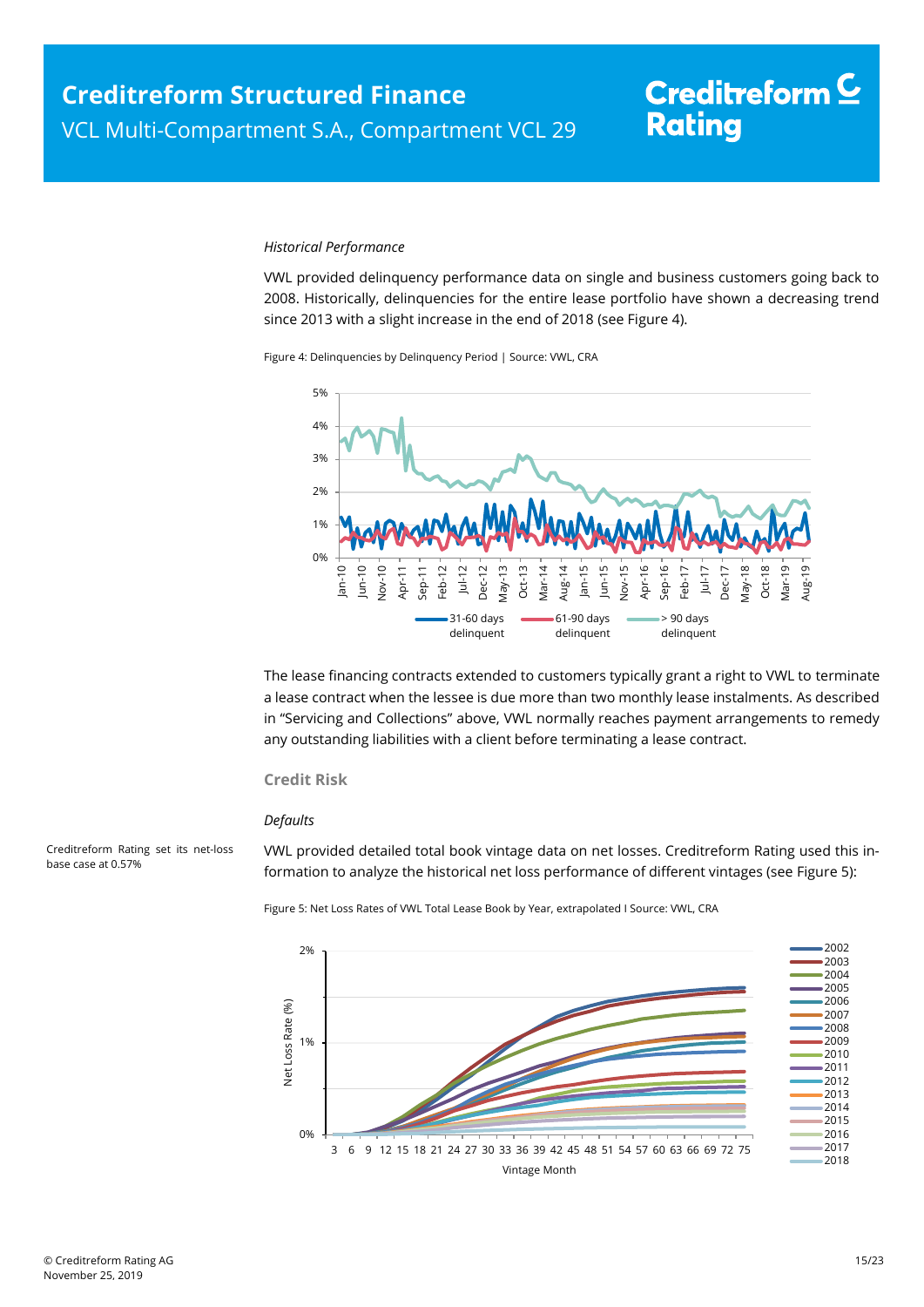Historical and projected losses show a trend towards lower loss rates in younger vintages. This effect may partially be explained by improved servicing and collection performance of the Servicer. Moreover, the credit risk of the German corporate sector, which we consider a main driver of portfolio performance in the current lease securitization, has been significantly decreasing since 2009 (see Creditreform Rating (2019): "Default Study - Ausfallraten in der Deutschen Wirtschaft 2018"). Our economic outlook for Germany is moderate and we expect weaker economic growth in an uncertain macroeconomic environment. (see "German Economic Outlook and Auto Leasing Business" above).

<span id="page-15-0"></span>Figure 6: VCL Transaction Net Loss Performance I Source: VWL, CRA



Observed differences between total-book vintage performances and the performances of previous VCL transactions with respect to recorded cumulative and dynamic net losses ratios [\(Fig](#page-15-0)[ure 6\)](#page-15-0) may be explained by the application of eligibility criteria at the pool cut-off date and VWL exercising its clean-up call option at the end of a VCL transaction.

Analysis of historical default frequencies from vintage data reveals a trend towards declining default risk. In the graph below, we show probabilities of default ("PD") for different time horizons, combining overlapping vintages by date and time into a dynamic perspective [\(Figure 7\)](#page-15-1):

<span id="page-15-1"></span>

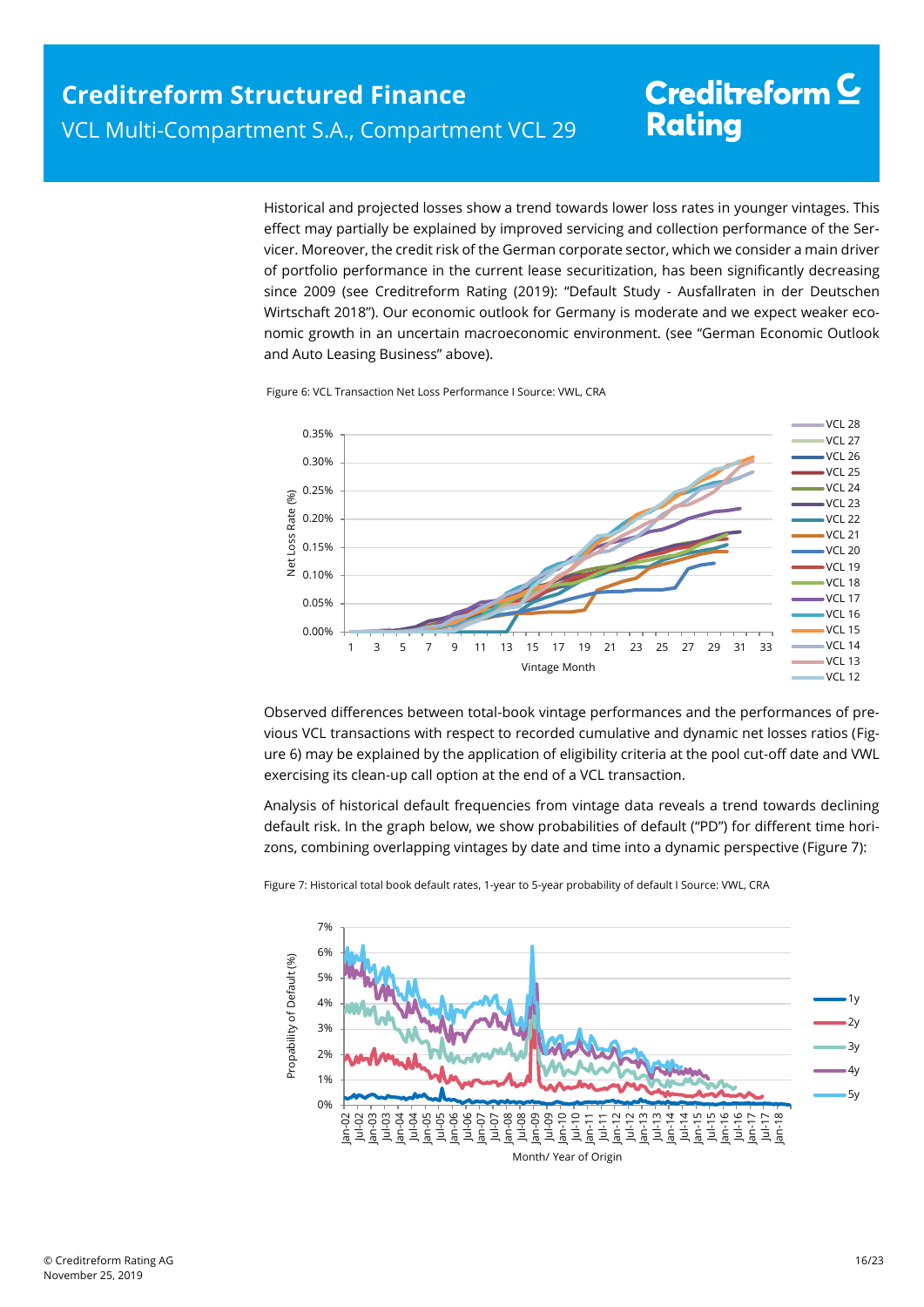In deriving our base case loss rate assumption, younger vintages were consequently considered a better indicator of future performance. Based on improved historical performance and a stable economic outlook, Creditreform Rating has set a base case net loss expectation of 0.57% for its rating analysis, taking into account the typical maturity profile of lease financing contracts and adjusting for the specific maturity profile of VCL 29.

#### *Recoveries*

<span id="page-16-0"></span>Creditreform Rating set the recovery base case at 65%

VWL did not provide explicit historical data on the recovery performance of its leases and leasing portfolios. However, an analysis of data on previous VCL transactions derived from investor reports provided sufficient information to gauge the recovery performance of the Servicer [\(Figure 8\).](#page-16-0)





Despite a relatively stable performance (between 60%-70%), the data reveal a fair amount of variation over time. As a cross-check, Creditreform Rating also used vintage data in dynamic format to compare gross defaults to recorded net losses and assuming a granular and homogeneous distribution of contract values in order to calculate implied recovery rates at different time. Creditreform Rating has set the recovery base case at 65%. Combining our net loss base case of 0.57% with a 65% recovery assumption, we obtained a gross loss rate expectation of 1.62% over the term of the transaction.

#### *Prepayments*

Creditreform Rating set the prepayment base case at 2.00% CPR

Creditreform Rating used data on prior VCL transactions to analyze historical prepayments. In general, the lease contracts purchased by the issuer do not provide a lessee with an option to prepay the lease contract. However, and subject to the discretion of VWL, lease contracts may be amended, resulting in a potential prepayment or early settlement of the lease contract. Prepayments have historically ranged between about 1 and close to 7 per cent annualized CPR (see [Figure 9\)](#page-17-1).

High prepayments pose a reinvestment risk to investors because of a lower weighted-average life ("WAL") of the notes. However, it is Creditreform Rating´s view that higher prepayments contribute to the structural stability of the transaction. From a rating perspective, lower prepayment assumptions represent a more conservative approach because the structure has to sus-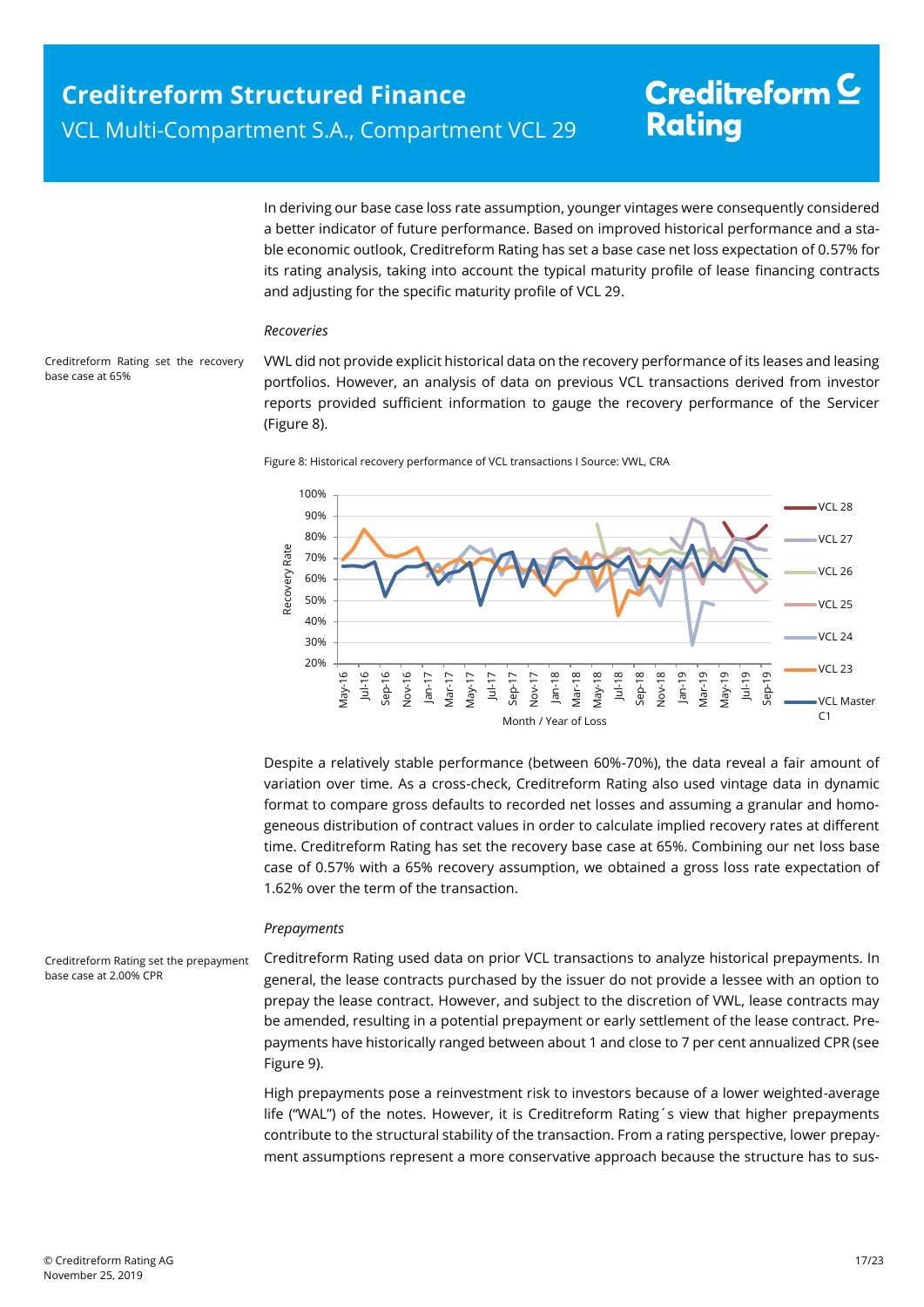tain the higher WAL of the notes resulting from an overall lower cash inflow. Following the analysis of empirical data available, the base case assumption of the annualized prepayment rate was accordingly set to be 2.00%.

<span id="page-17-1"></span>Figure 9: Historical prepayments (annualized CPRs) I Source: VWL, CRA



#### *Base Case Summary*

Creditreform Rating´s credit risk assessment was based on vintage data and prior VCL investor reports and results in the following base case assumptions, which will be used as an input to build rating scenarios and model the cash flows of the structure. The loss parameters displayed in the following table are stated with respect to the lifetime of the transaction, taking into account the seasoning and remaining maturities of the pool (see [Table 8\):](#page-17-2)

<span id="page-17-2"></span>Table 8: Summary of Base Case Assumptions

| <b>Credit Risk Parameter</b> | <b>Base Case</b> |
|------------------------------|------------------|
| Gross Loss (%)               | 1.62             |
| Recovery Rate (%)            | 65.00            |
| Net Loss (%)                 | 0.57             |
| Prepayment Rate (% ann. CPR) | 2.00             |

#### *Residual Value Risk*

VCL 29 does not securitize residual values of the purchased lease receivables. Therefore, the Issuer is not exposed to risks related to the securitization of residual values.

### <span id="page-17-0"></span>**Cashflow Analysis**

Creditreform Rating simulated the transaction cash flows in its proprietary cash flow model, which was tailored to the structure of VCL 29. The purpose of the cash flow analysis is to test the transactions´ ability of paying interest and ultimate payment of principal by final maturity using stressed base case assumptions in each specific rating scenario. Creditreform Rating also tested the sensitivity of the transaction´s performance with respect to increases in the default rate assumption, decreases in the recovery rates, and prepayment scenarios.

A run-out schedule of the portfolio was implemented into the cash flow model taking into consideration the timing of defaults, the amount of prepayments, and the level of interest rates.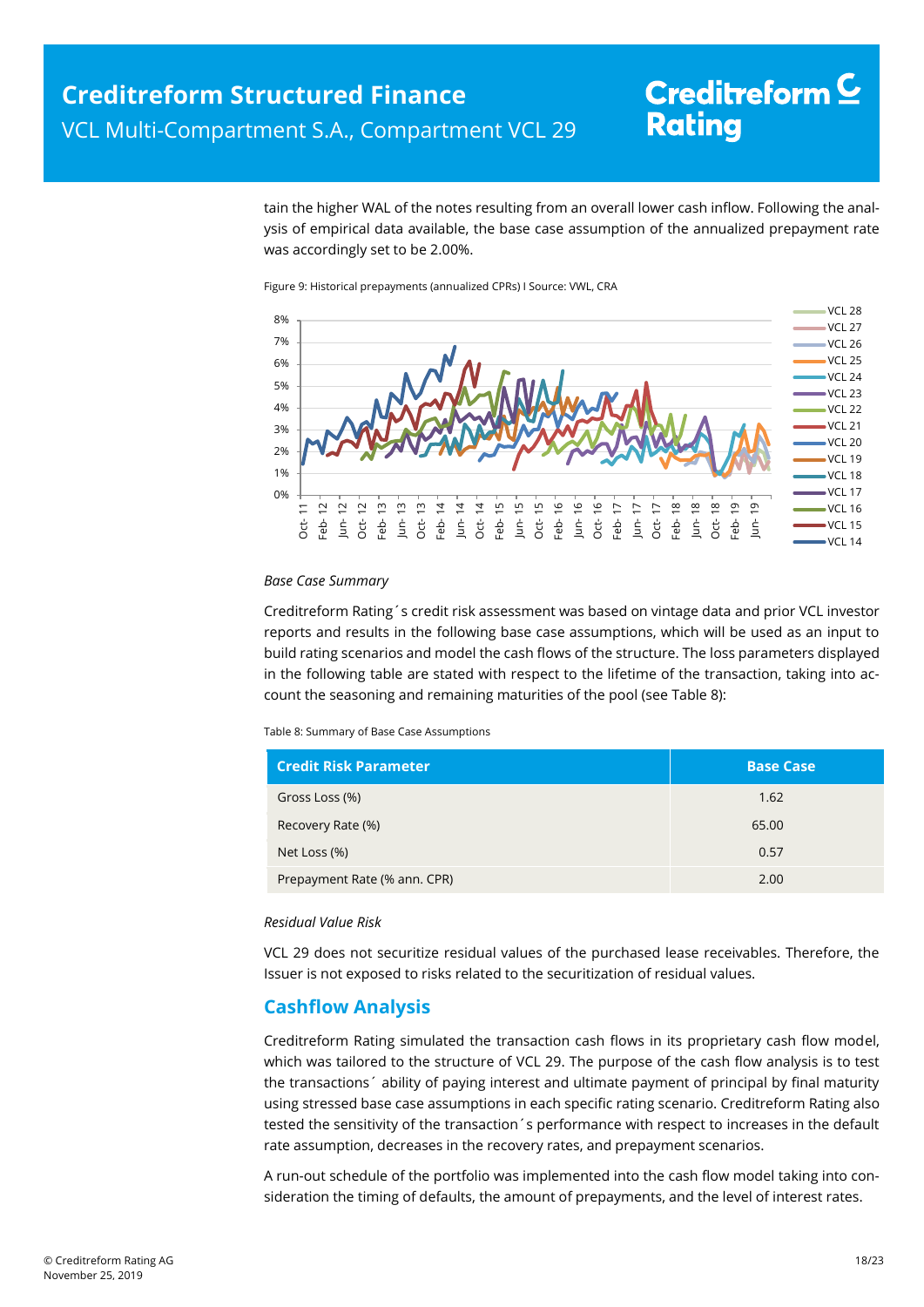#### **Rating Scenarios**

#### CRA base case stresses:

- AAAsf: x5.62 default multiple 48.45% recovery haircut
- AA-sf: x4.29 default multiple 40.48% recovery haircut

Taking our loss assumptions as a starting point, Creditreform Rating then stressed its base case assumptions in each rating scenarios in order to account for unexpected economic deterioration and worsening portfolio performance. Separate stress factors were applied to default and recovery rates to arrive at scenario-specific stressed loss expectations, which were then brought into the cash flow model.

#### *Default Rates*

Following our "Rating of Auto ABS Securitizations" methodology and depending on the specific rating scenarios (AAA<sub>sf</sub> and AA-sf), the stress multiples for default rates were set at x5.62 and x4.29, respectively. This leads to the rating-specific stressed gross loss of 9.08% for AAA<sub>sf</sub> and 6.94% for AA-sf.

#### *Recovery Rates*

The base case recovery expectation of 65% was subjected to a rating haircut in each rating scenario. The recovery rate haircuts were set to 48.45% in the AAA<sub>sf</sub> scenario and 40.48% in the AAsf scenario, respectively. The haircuts take into account different transaction-specific features such as observed volatility, established recovery procedures and potential residual value deterioration caused by the manipulation of diesel emissions. As a result, the stressed recovery rates were set to 33.51% in an AAA<sub>sf</sub> scenario and 38.69% in an AA-sf scenario. The scenario-specific expected losses were calculated by applying our rating multiplies and haircuts to the base case [\(Table 9\)](#page-18-0).

<span id="page-18-0"></span>Table 9: Stressed Assumptions

| <b>Rating Scenario</b>       | <b>AAAst</b> | $AA-sf$ |
|------------------------------|--------------|---------|
| Base Case Gross Loss (%)     | 1.62         | 1.62    |
| <b>Default Multiple</b>      | 5.62         | 4.29    |
| Rating Loss Rate (%)         | 9.08         | 6.94    |
| Base Case Recovery Rate (%)  | 65.00        | 65.00   |
| <b>Recovery Haircut (%)</b>  | 48.45        | 40.48   |
| Rating Recovery Rate (%)     | 33.51        | 38.69   |
| <b>Expected Net Loss (%)</b> | 6.04         | 4.25    |

#### **Sensitivity Analysis**

In order to gauge the effect of variations in default and recovery rates on rating indications, Creditreform Rating conducted a sensitivity analysis including independent and combined stresses of the default and recovery base case assumptions. [Table 10](#page-19-1) and [Table 11](#page-19-2) show the resulting rating indications for the Class A and Class B notes, respectively. For instance, the best case rating of an  $A A_{sf}$  represents a scenario with unchanged base case assumptions. If the default rate base case was set to increase by 25%, our analysis would suggest a Class A note downgrade from AAA<sub>sf</sub> to AA+<sub>sf</sub>. The worst case rating of A-<sub>sf</sub> for the Class A notes represents a scenario, where a severe 50% stress on both defaults and recoveries is applied collectively.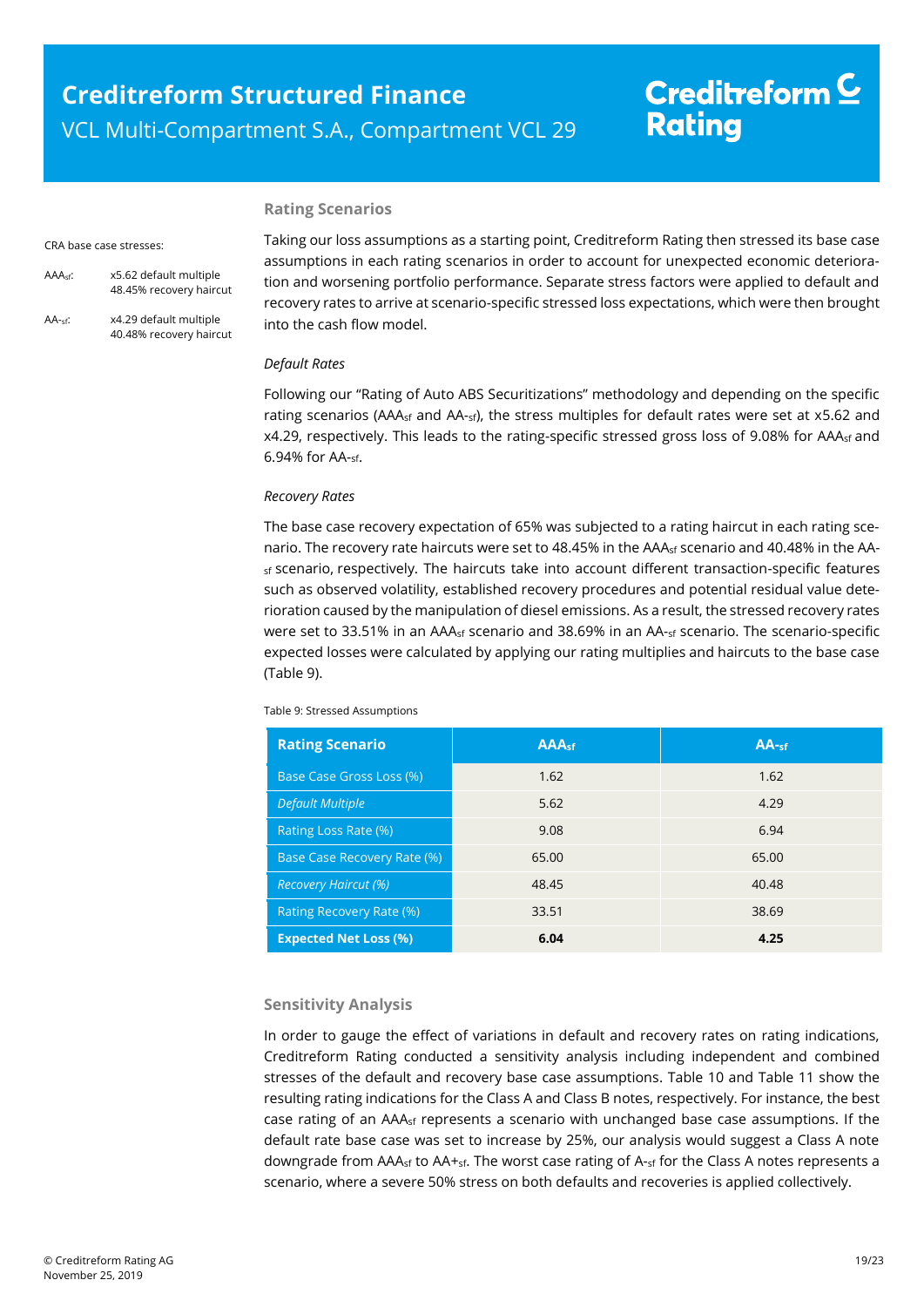# Creditreform <mark>C</mark><br>Rating

#### Table 10: Class A Sensitivities

<span id="page-19-1"></span>

| <b>Recovery</b><br><b>Default</b> | <b>Base Case</b>  | $-10%$            | $-25%$            | $-50%$           |
|-----------------------------------|-------------------|-------------------|-------------------|------------------|
| <b>Base Case</b>                  | AAA <sub>sf</sub> | AAA <sub>sf</sub> | AAA <sub>sf</sub> | $AA +_{sf}$      |
| $+10%$                            | AAA <sub>sf</sub> | $AA +sf$          | $AA +_{sf}$       | AA <sub>sf</sub> |
| $+25%$                            | $AA +sf$          | $AA +sf$          | AA <sub>sf</sub>  | $A +sf$          |
| $+50%$                            | AA <sub>sf</sub>  | $AA -sf$          | $A_{\text{sf}}$   | $A_{\text{sf}}$  |

<span id="page-19-2"></span>Table 11: Class B Sensitivities

| <b>Recovery</b><br><b>Default</b> | <b>Base Case</b> | $-10%$    | $-25%$           | $-50%$            |
|-----------------------------------|------------------|-----------|------------------|-------------------|
| <b>Base Case</b>                  | $AA -sf$         | $AA -cf$  | $AA -cf$         | $A_{sf}$          |
| $+10%$                            | $AA$ -sf         | $AA$ -sf  | $A +sf$          | $BBB +sf$         |
| $+25%$                            | $A_{\text{sf}}$  | $A_{sf}$  | $A_{\text{ref}}$ | BBB <sub>cf</sub> |
| $+50%$                            | $BBB +sf$        | $BBB +sf$ | $BBB-sf$         | BB <sub>sf</sub>  |

Creditreform Rating tested scenarios with back-, even-, and front-loaded default timings. As highlighted in [Table 12,](#page-19-3) Creditreform Rating also assessed the effect of changing the prepayment rate to 0%. Overall, we observed reduced sensitivities of the Class A and Class B notes.

<span id="page-19-3"></span>Table 12: Class A and Class B Prepayment Sensitivities

<span id="page-19-0"></span>

| <b>Prepayment rate</b>   | <b>Class A</b> '  | <b>Class B</b> |
|--------------------------|-------------------|----------------|
| <b>Base Case (2.00%)</b> | AAA <sub>cf</sub> | $AA -cf$       |
| Zero                     | AAA <sub>cf</sub> | $AA -cf$       |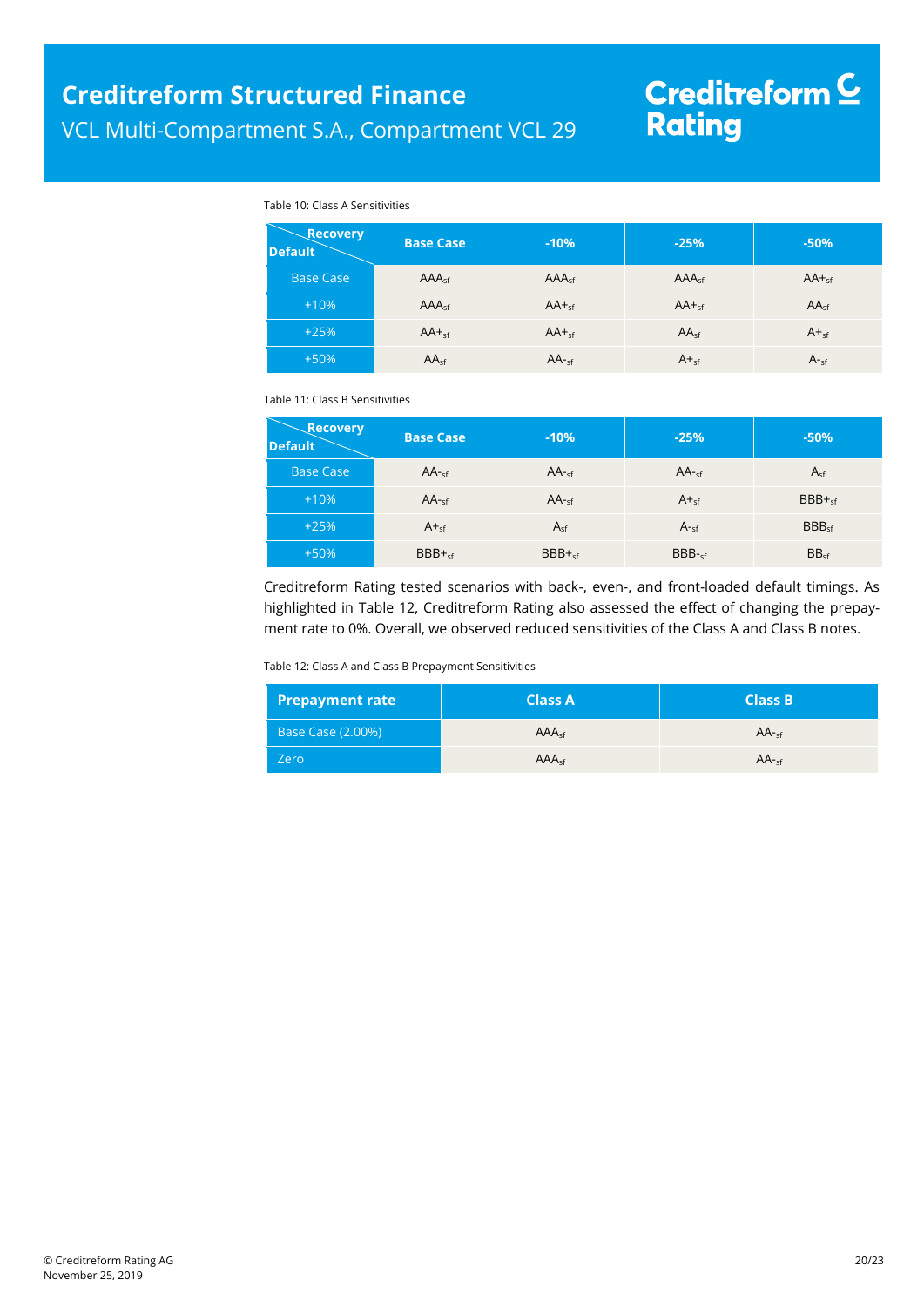### **Appendix**

**Rating History**

| <b>Event</b>   | <b>Rating Date</b> | <b>Publication</b><br><b>Date</b> | <b>Result</b>                                                          |
|----------------|--------------------|-----------------------------------|------------------------------------------------------------------------|
| Initial rating | 21.11.2019         | 25.11.2019                        | Class A $AAA_{\text{cf}}$ /stable<br>Class B $AA_{\text{cf}}$ / stable |

**Regulatory Requirements**

Creditreform Rating AG was mandated on August 23, 2019 by VWL to conduct ratings for Class A and Class B notes each issued by VCL Multi-Compartment S.A., acting for and on behalf of its Compartment VCL 29. The rating was conducted on the basis of Creditreform Rating´s "Rating Auto ABS Securitizations" methodology in conjunction with Creditreform Rating's basic document "Rating Criteria and Definitions".

Important sources of information in the context of the ratings were, in addition to the submitted documents, a due diligence meeting in Braunschweig (Germany) on April 4, 2019. The submitted documents and information from VWL were sufficient to meet the requirements of Creditreform Rating AG's rating methodology.

A complete description of Creditreform Rating´s rating methodologies is published on the following internet page: [www.creditreform-rating.de.](http://www.creditreform-rating.de/)

This rating was carried out by analysts Philip Michaelis (Lead) and Sijia Aulenbacher, all located in Neuss/Germany.

The black pool cut-off date is October 31, 2019. Closing occurs on November 25, 2019. The ratings are based on the black pool portfolio information as of November 7, 2019, as provided by the originator.

The issuer or all relevant parties have examined the rating report prior to publication and were provided with at least one full working day to appeal the rating committee decision and provide additional information. The rating decision was not amended following this examination.

In 2011 Creditreform Rating AG was registered within the European Union according to EU Regulation 1060/2009 (CRA-Regulation). Based on the registration Creditreform Rating AG is allowed to issue credit ratings within the EU and is bound to comply with the provisions of the CRA-Regulation.

#### **Conflict of Interests**

No conflicts of interest were identified during the rating process that might influence the analysis and judgements of the rating analysts involved or any other natural person whose services are placed at the disposal or under the control of Creditreform Rating AG and who are directly involved in credit rating activities or approving credit ratings and rating outlooks.

In case of providing ancillary services to the rated entity, CRA will disclose all ancillary services in the credit rating report.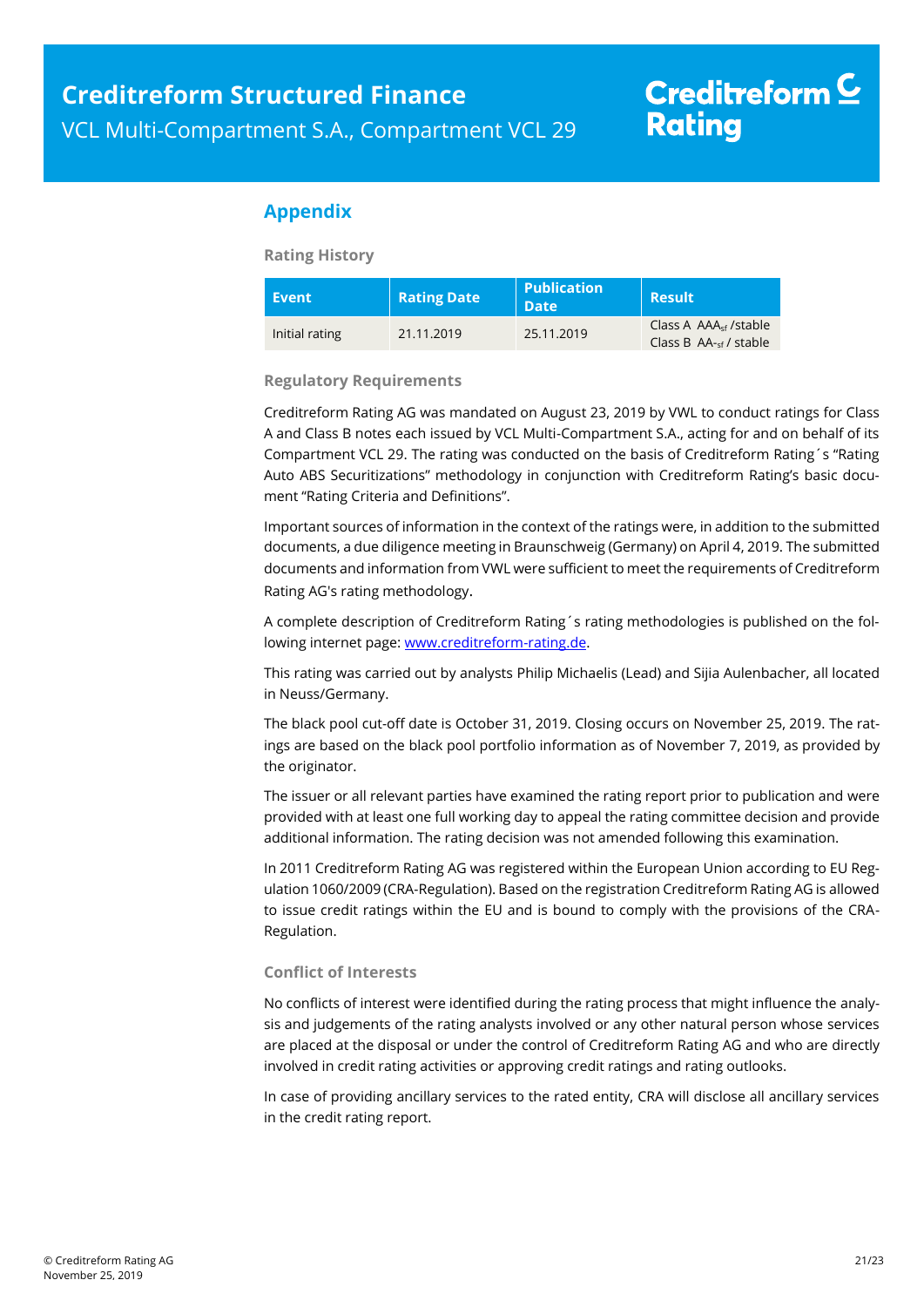**Rules on the Presentation of Credit Ratings and Rating Outlooks**

The approval of credit ratings and rating outlooks follows our internal policies and procedures. In line with our policy "Rating Committee," all credit ratings and rating outlooks are approved by a rating committee based on the principle of unanimity.

To prepare this credit rating, CRA has used following substantially material sources:

- 1. Transaction documentation
- 2. Collateral performance data
- 3. Audited financial statements
- 4. Website of the participants

There are no other attributes and limitations of the credit rating or rating outlook other than displayed on the CRA website. Furthermore CRA considers satisfactory the quality and extent of information available on the rated entity. In regard to the rated entity Creditreform Rating AG regarded available historical data as sufficient.

Between the disclosure of the credit rating to the rated entity and the public disclosure no amendments were made to the credit rating.

The "Basic data" information card indicates the principal methodology or version of methodology that was used in determining the rating, with a reference to its comprehensive description.

In case where the credit rating is based on more than one methodology or where reference only to the principal methodology might cause investors to overlook other important aspects of the credit rating, including any significant adjustments and deviations, Creditreform Rating AG explains this fact in the credit rating and indicates how the different methodologies or these other aspects are taken into account in the credit rating. This information is integrated in the credit rating report.

The meaning of each rating category, the definition of default or recovery and any appropriate risk warning, including a sensitivity analysis of the relevant key rating assumptions, such as mathematical or correlation assumptions, accompanied by worst-case scenario credit ratings as well as best-case scenario credit ratings are explained.

The date at which the credit rating was released for distribution for the first time and when it was last updated including any rating outlooks is indicated clearly and prominently in the "Basic data" card as a "Rating action"; first release is indicated as "initial rating", other updates are indicated as an "update", "upgrade or downgrade", "not rated", "confirmed", "selective default" or "default".

In the case of a rating outlook, the time horizon is provided during which a change in the credit rating is expected. This information is available within "Basic data" information card.

In accordance to Article 11 (2) EU-Regulation (EC) No 1060/2009 registered or certified credit rating agency shall make available in a central repository established by ESMA information on its historical performance data, including the ratings transition frequency, and information about credit ratings issued in the past and on their changes. Requested data are available at the ESMA website: https://cerep.esma.europa.eu/cerep-web/statistics/defaults.xhtml.

An explanatory statement of the meaning of Creditreform's default rates are available in the credit rating methodologies disclosed on the website.